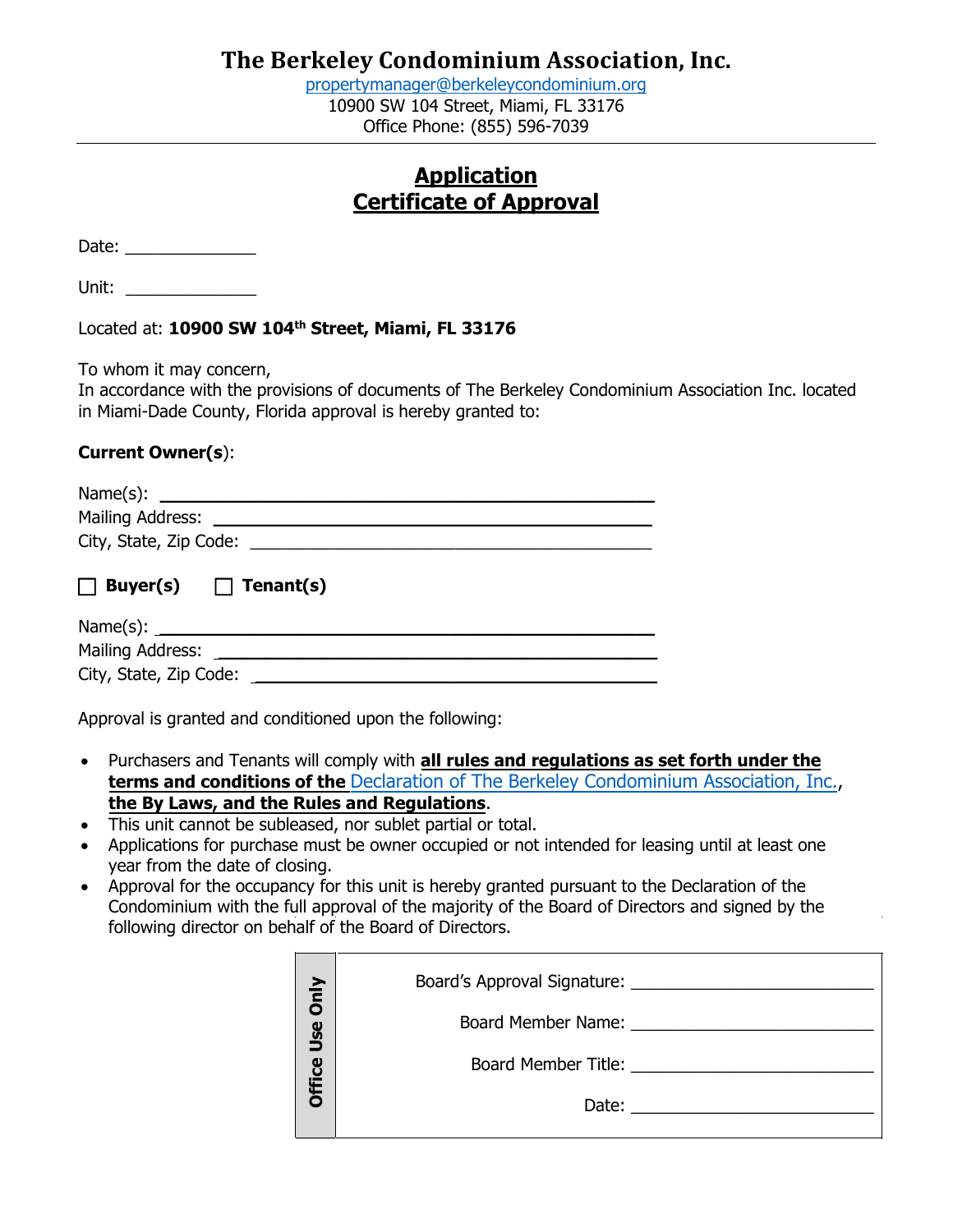[propertymanager@berkeleycondominium.org](mailto:propertymanager@berkeleycondominium.org) 10900 SW 104 Street, Miami, FL 33176 Office Phone: (855) 596-7039

# **Rental/ Selling Instructions**

- Prospective tenants and purchasers must fill out an application prior to moving in and or finalizing the sale.
- The application must be filled completely with the information of all the people who will be living in the unit.
- The application must be accompanied by ALL the required documents for each adult 18 years of age and older.
- Any unit owner who illegally rents/sales their unit will be fined \$100.00 daily until the application is received or until the fines reach \$1000.00 at which point the matter will be sent to the attorneys for eviction.
- If you wish to advertise your unit, the board will be accepting 3'x5' postcards at the monthly meetings. Said signs will be posted in the bulletin board after every meeting and will last the duration of a month until the next meeting.

# **Instrucciones Para Compra Renta**

- Los futuros inquilinos o compradores deben que llenar una aplicación de mudarse o finalizar la compra.
- La aplicación deber ser llenada completamente con la información de cada una de las personas que estarán viviendo en la unidad.
- La aplicaci5n debe estar acompañada con TODOS los documentos requeridos de cada adulto mayor de 18 años de edad.
- Cualquier propietario que rente/venda su unidad ilegalmente sera multado \$100.00 por día hasta que su inquilino entregue la aplicación o hasta que la multa llegue a \$1000.00 en cual momento será remitido a los abogados para evicción.
- Si usted desea publicar su unidad para rentar o vender, la junta estará aceptando tarjetas 3"x5". Dichas tarjetas serán colocadas en la pizarra centralizada cerca de los buzones de correo y serán removidas después de 30 días de la fecha coloca a en la pizarra.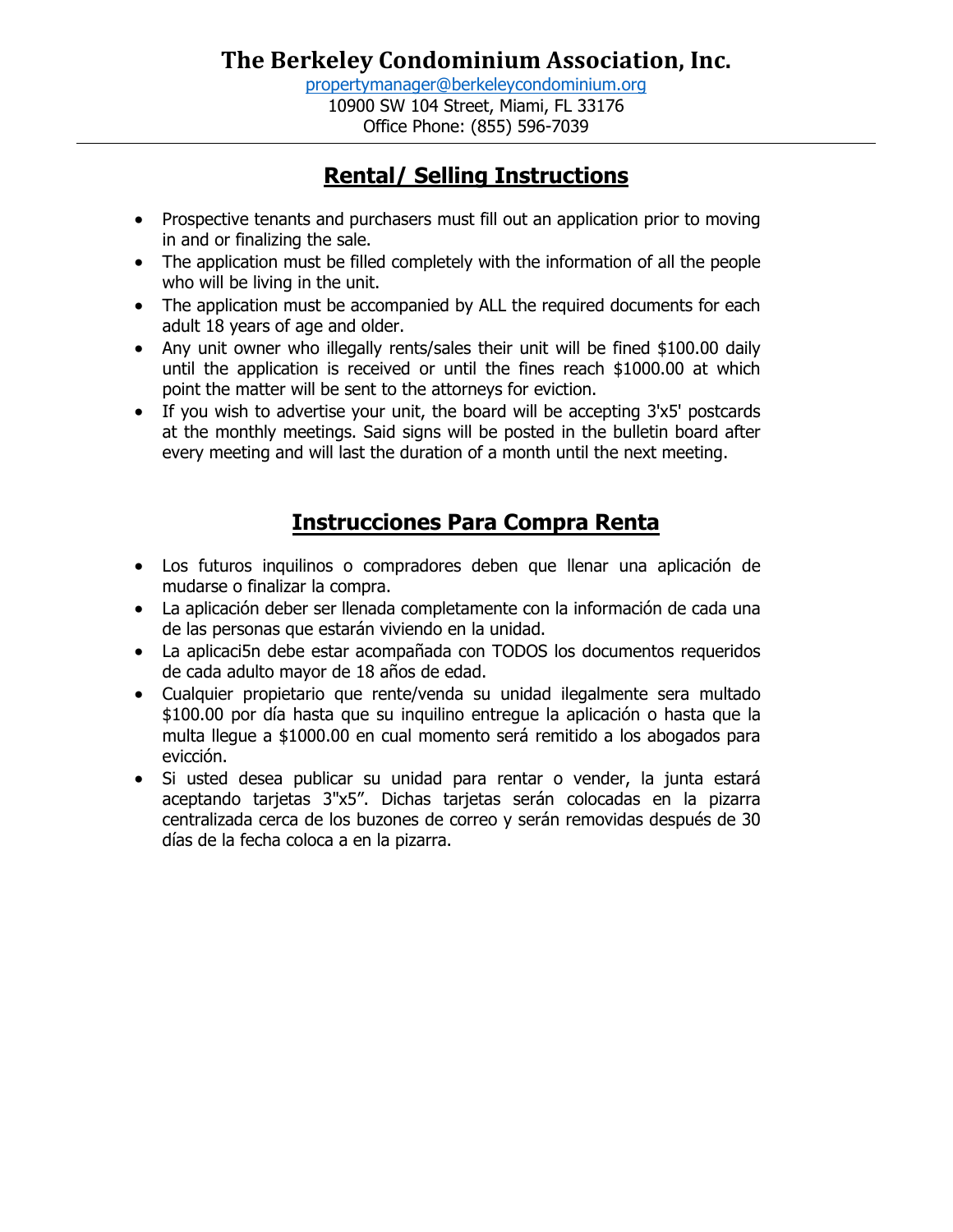[propertymanager@berkeleycondominium.org](mailto:propertymanager@berkeleycondominium.org) 10900 SW 104 Street, Miami, FL 33176 Office Phone: (855) 596-7039

# **Application Checklist**

Make sure to complete EVERY section of this application. Refer to this checklist to make sure that you have all of the necessary documentation. **Incomplete applications are returned without revision delaying the process further.** A completed application will have the following items attached. Check off each item once completed.

| <b>Copies</b>                                                                                                                                                                                                                                                                                                                                                                                                                                                                                                                                                                             | <b>Office Use</b>                         |
|-------------------------------------------------------------------------------------------------------------------------------------------------------------------------------------------------------------------------------------------------------------------------------------------------------------------------------------------------------------------------------------------------------------------------------------------------------------------------------------------------------------------------------------------------------------------------------------------|-------------------------------------------|
| Complete copy of a police report from the <b>county (not city)</b> you live in.<br><b>BUYERS:</b> Copy of sales contract.<br><b>TENANTS:</b> Copy of yearly-lease contract. (one year minimum).<br>Copies of the two most recent months' pay stubs or income verification for each<br>applicant. (income must be sufficient to afford monthly payments.)<br>Legible copy of all adults' driver's licenses.<br>Copy of car registrations for a maximum of two vehicles that will be allowed to park<br>at Berkeley.<br>Sign and keep a copy of the rules and regulations for your records. | All<br>documents<br>have been<br>provided |
|                                                                                                                                                                                                                                                                                                                                                                                                                                                                                                                                                                                           |                                           |

#### **Money Order payable to: "The Berkeley Condominium Association"**

| <b>Money Orders</b>                                             | <b>Money Order Number</b> | <b>Office Use</b>     |
|-----------------------------------------------------------------|---------------------------|-----------------------|
| Applicant 1: \$100<br>Applicant 2: \$100 (Unless Spouse-No Fee) | #<br>#                    | All                   |
| Applicant 3: \$100                                              | #                         | payments<br>have been |
| Berkley Parking Permits: \$15/\$15/\$25                         | #                         | provided              |
| Tenant Deposit: \$250                                           | #                         |                       |
| <b>OWNERS:</b> Common Area Key: \$25                            | #                         |                       |

| <b>Additional Requirements</b>                                                        | <b>Office Use</b> |
|---------------------------------------------------------------------------------------|-------------------|
| Two personal reference letters per adult applicant.                                   | All documents     |
| Every section of this application must be filled out completely.                      | have been         |
| After the application has been submitted: Complete online TransUnion Application that | provided          |
| will be sent to your e-mail. Please check to acknowledge this condition.              | П                 |

1) All fees must be paid with MONEY ORDERS to: The Berkeley Condominium Association.

2) COMPLETE applications must be dropped off or sent by mail to:

The Berkeley Condominium Association, 10900 SW 104 Street, Miami, FL 33176

3) **Allow 5 to 7 business days for processing complete application from delivered date. Delays associated with incomplete applications or online background screening approvals by applicant/s will extend processing time.**  4) **Scheduled Appointment for applicant/s meeting with property manager will** 

**be arranged after processing and prior to approval of application.**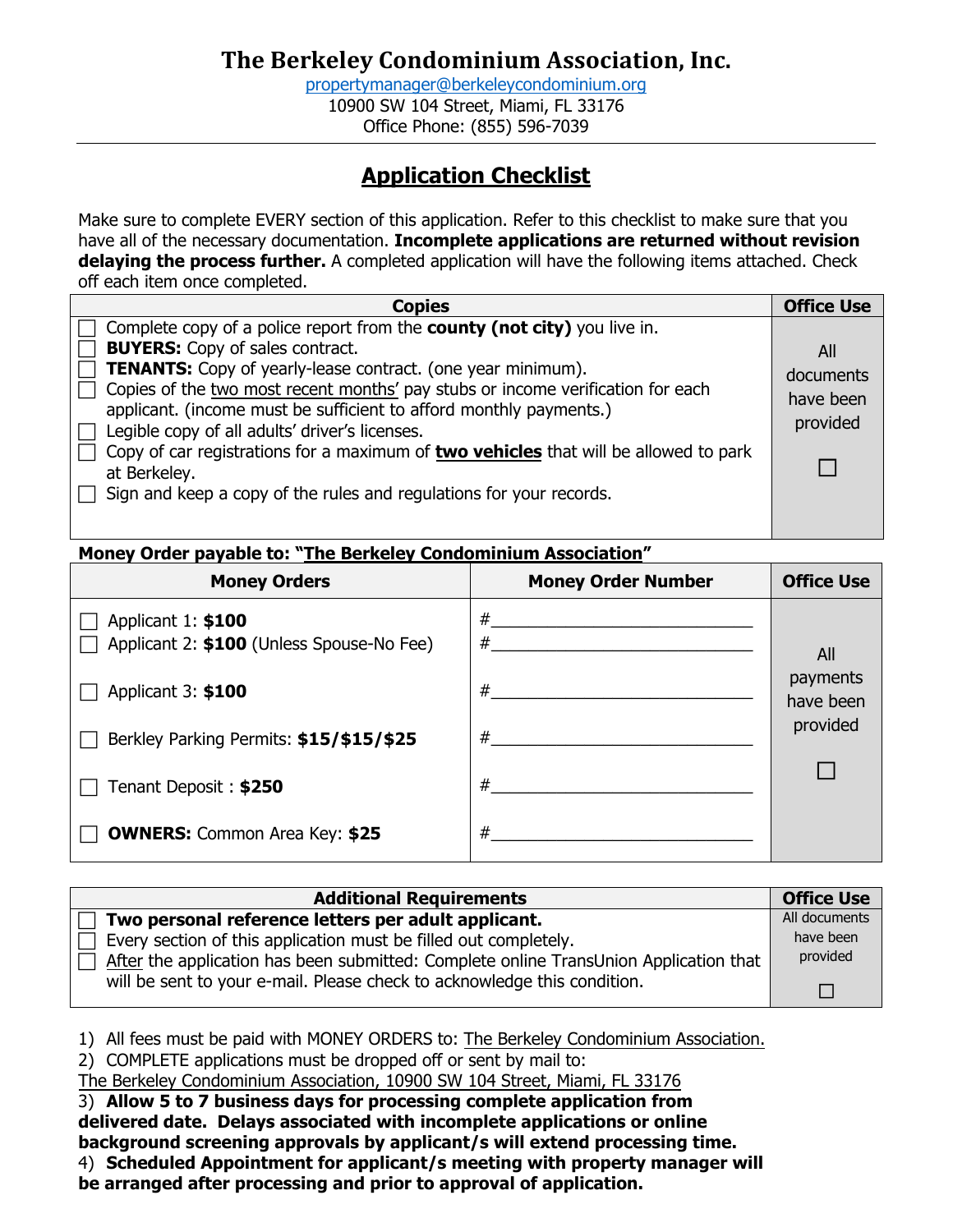# **Owner's Information and Application Type**

All questions on this application must be completely answered. Please print legibly or type. 'The Release of Information Authorization' form on this application must be signed by each applicant and will exclusively be utilized to obtain a release of information including a National Background Check (and Credit Report).

|   | Is this Application for: $\Box$ Purchase                                                                                          |  |  | Lease |  |  |
|---|-----------------------------------------------------------------------------------------------------------------------------------|--|--|-------|--|--|
|   | Applications for purchase must be owner occupied or not intended for leasing until at<br>least one year from the date of closing. |  |  |       |  |  |
|   | $\triangleright$ Number of adults who will permanently reside?                                                                    |  |  |       |  |  |
|   | $\triangleright$ Number of children who will permanently reside? ________                                                         |  |  |       |  |  |
|   | $\triangleright$ Name and date of birth of each child (under 18 years of age) who will permanently reside here:                   |  |  |       |  |  |
| ➤ | Condominium Association allows ONLY TWO CARS TO PARK per unit.                                                                    |  |  |       |  |  |
|   | Please note that there is ONLY ONE ASSIGNED PARKING SPACE per unit.                                                               |  |  |       |  |  |

How many cars will you park at Berkeley? (maximum allowed is 2 cars)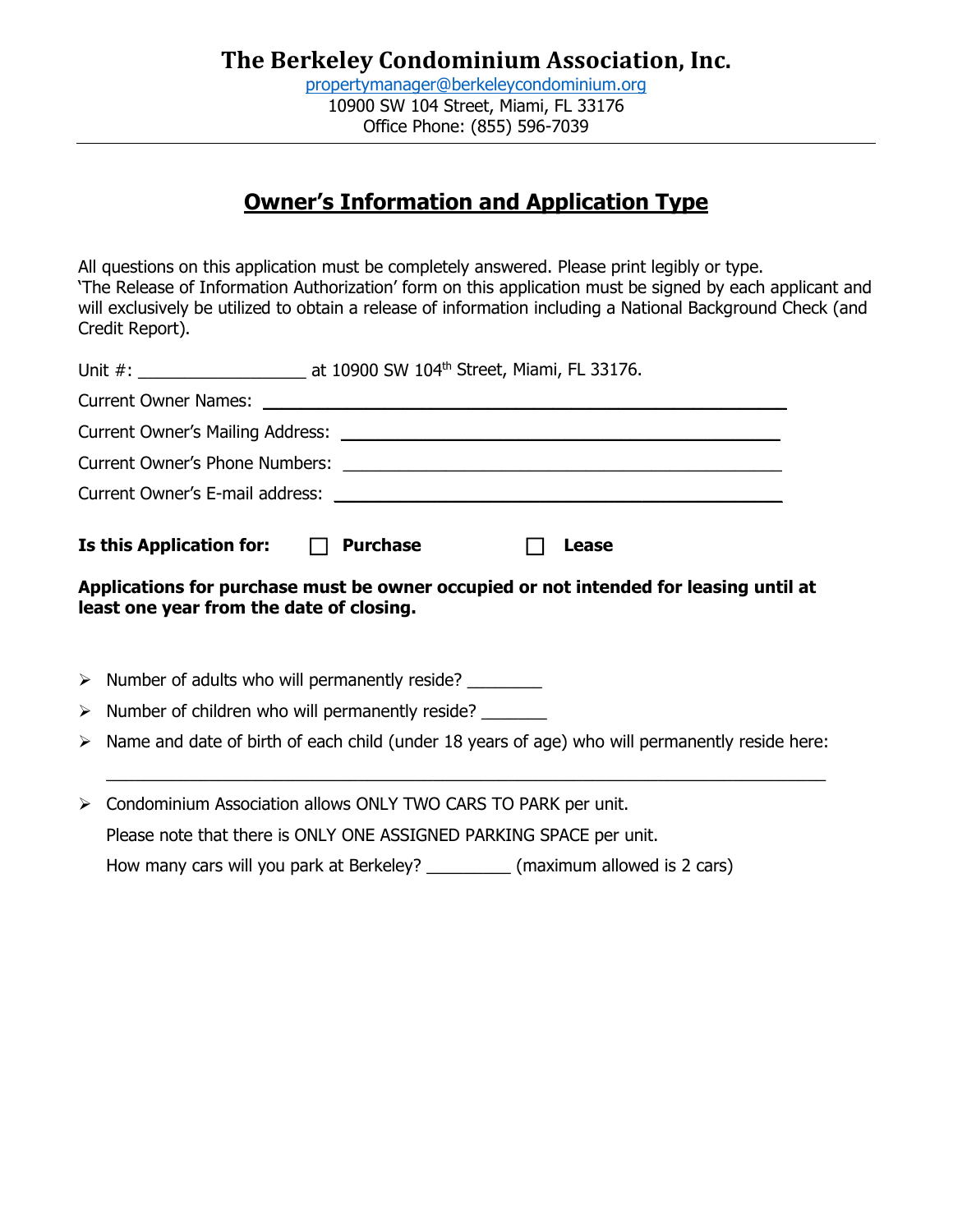[propertymanager@berkeleycondominium.org](mailto:propertymanager@berkeleycondominium.org) 10900 SW 104 Street, Miami, FL 33176 Office Phone: (855) 596-7039

\*\*Each adult (18 or older) that intends to live here must fill out an "Applicant" page\*\*

| Applicant #1 (Fee \$100):                                                                    |
|----------------------------------------------------------------------------------------------|
|                                                                                              |
|                                                                                              |
|                                                                                              |
|                                                                                              |
|                                                                                              |
| E-mail Address: <u>Communication</u> Contract Communication Communication Communication      |
| DO YOU APPROVE TO RECEIVE COMMUNICATION VIA E-MAIL? □ Yes □ No                               |
| Marital Status: $\Box$ Single $\Box$ Married $\Box$ Separated $\Box$ Divorced $\Box$ Widowed |
|                                                                                              |
|                                                                                              |
|                                                                                              |
|                                                                                              |
| You must provide the address of your residences for the past 10 years:                       |
|                                                                                              |
|                                                                                              |
|                                                                                              |
|                                                                                              |
|                                                                                              |
|                                                                                              |
|                                                                                              |
|                                                                                              |
|                                                                                              |
|                                                                                              |
| <b>Employment Information:</b>                                                               |
|                                                                                              |
| Position:                                                                                    |
|                                                                                              |
|                                                                                              |
|                                                                                              |

I certify that all the information listed above has been filled out to the best of my knowledge. I authorize The Berkeley Condominium Association Inc. to investigate all statements contained in this application as may be necessary.

Applicant #1: \_\_\_\_\_\_\_\_\_\_\_\_\_\_\_\_\_\_\_\_ Signature: \_\_\_\_\_\_\_\_\_\_\_\_\_\_\_\_\_\_\_\_\_ Date: \_\_\_\_\_\_\_\_\_\_\_\_\_\_\_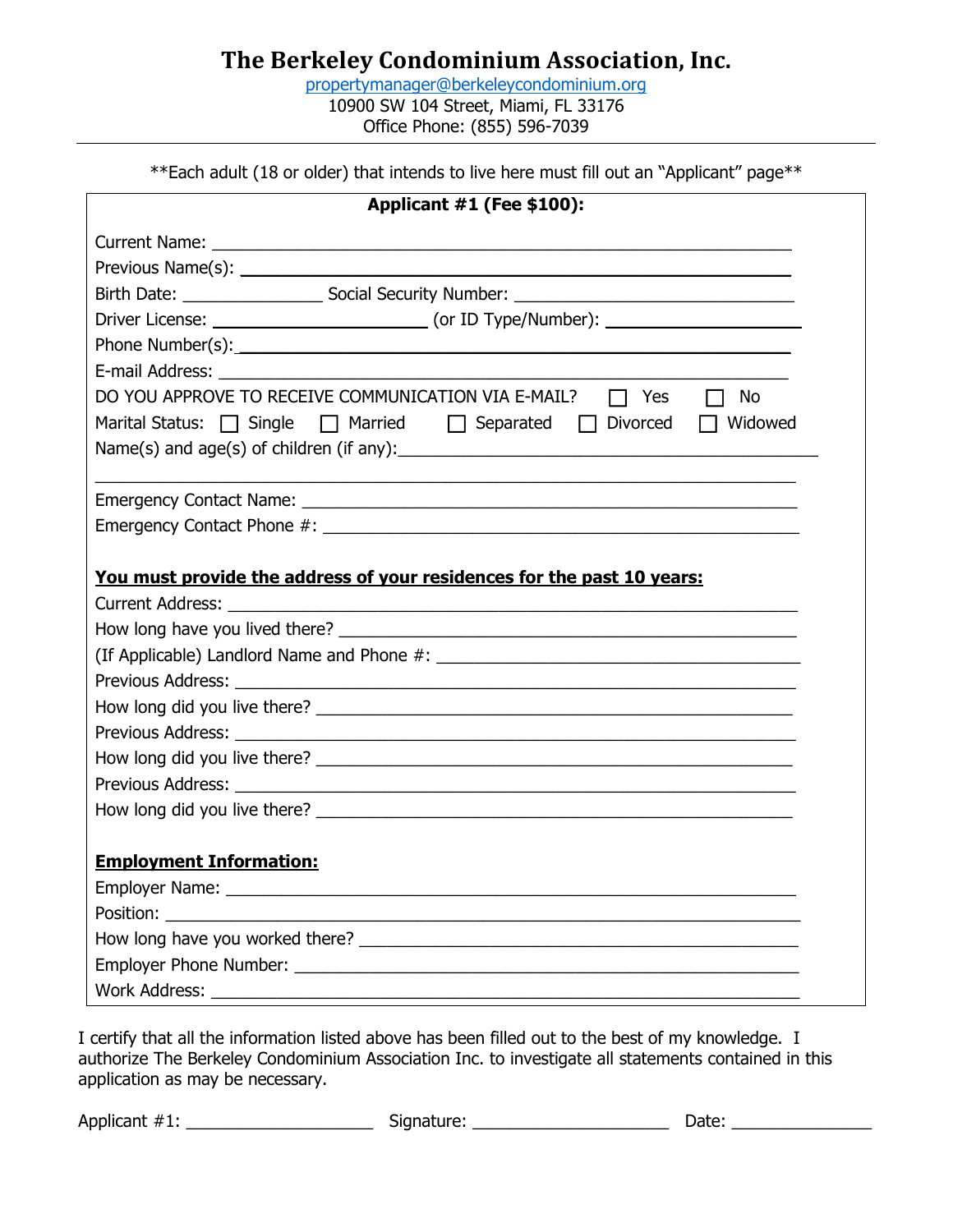[propertymanager@berkeleycondominium.org](mailto:propertymanager@berkeleycondominium.org) 10900 SW 104 Street, Miami, FL 33176 Office Phone: (855) 596-7039

| Applicant #2 (Fee \$100)                                                                                      |
|---------------------------------------------------------------------------------------------------------------|
| CHECK BOX IF YOU ARE THE SPOUSE OF APPLICANT #1 (NO \$100 FEE)                                                |
|                                                                                                               |
|                                                                                                               |
|                                                                                                               |
|                                                                                                               |
|                                                                                                               |
|                                                                                                               |
| DO YOU APPROVE TO RECEIVE COMMUNICATION VIA E-MAIL? □ Yes<br>$\Box$ No                                        |
| Marital Status: $\Box$ Single $\Box$ Married $\Box$ Separated $\Box$ Divorced<br>$\Box$ Widowed               |
| Name(s) and age(s) of children (if any): $\sqrt{\frac{2}{1-\frac{1}{2}}\left(\frac{1}{2}-\frac{1}{2}\right)}$ |
|                                                                                                               |
|                                                                                                               |
|                                                                                                               |
|                                                                                                               |
| You must provide the address of your residences for the past 10 years:                                        |
|                                                                                                               |
|                                                                                                               |
|                                                                                                               |
|                                                                                                               |
|                                                                                                               |
|                                                                                                               |
|                                                                                                               |
|                                                                                                               |
|                                                                                                               |
|                                                                                                               |
| <b>Employment Information:</b>                                                                                |
|                                                                                                               |
|                                                                                                               |
|                                                                                                               |
|                                                                                                               |
|                                                                                                               |

I certify that all the information listed above has been filled out to the best of my knowledge. I authorize The Berkeley Condominium Association Inc. to investigate all statements contained in this application as may be necessary.

Applicant #2: \_\_\_\_\_\_\_\_\_\_\_\_\_\_\_\_\_\_\_\_ Signature: \_\_\_\_\_\_\_\_\_\_\_\_\_\_\_\_\_\_\_\_ Date: \_\_\_\_\_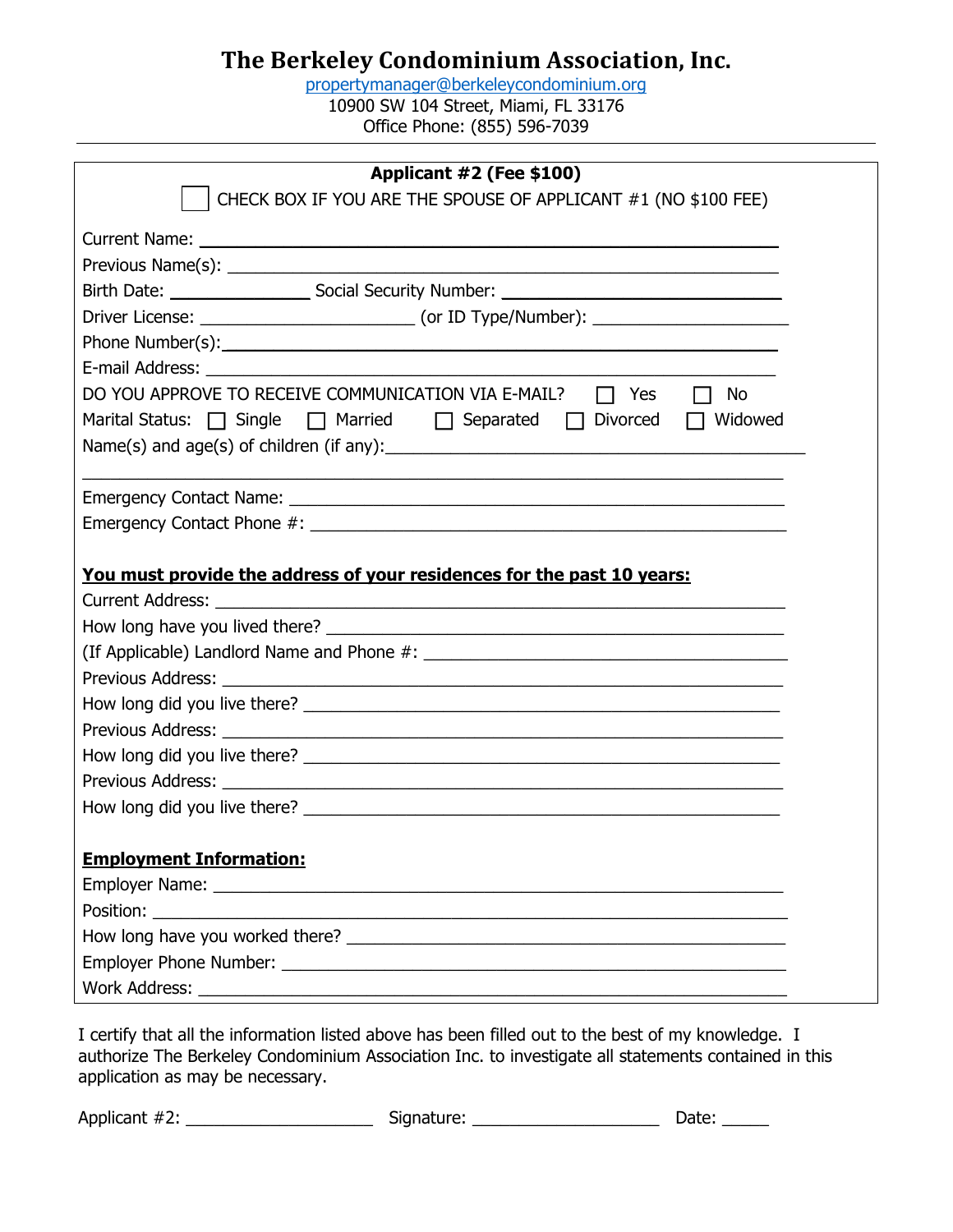[propertymanager@berkeleycondominium.org](mailto:propertymanager@berkeleycondominium.org) 10900 SW 104 Street, Miami, FL 33176 Office Phone: (855) 596-7039

| <b>Applicant #3 (Fee \$100):</b>                                                                            |  |  |
|-------------------------------------------------------------------------------------------------------------|--|--|
|                                                                                                             |  |  |
|                                                                                                             |  |  |
|                                                                                                             |  |  |
|                                                                                                             |  |  |
|                                                                                                             |  |  |
|                                                                                                             |  |  |
| DO YOU APPROVE TO RECEIVE COMMUNICATION VIA E-MAIL?<br>$\Box$ Yes<br>No<br>$\mathbf{1}$                     |  |  |
| Marital Status: $\bigcap$ Single $\bigcap$ Married $\bigcap$ Separated $\bigcap$ Divorced<br>$\Box$ Widowed |  |  |
| Name(s) and $age(s)$ of children (if any): $\Box$                                                           |  |  |
|                                                                                                             |  |  |
|                                                                                                             |  |  |
|                                                                                                             |  |  |
| You must provide the address of your residences for the past 10 years:                                      |  |  |
|                                                                                                             |  |  |
|                                                                                                             |  |  |
|                                                                                                             |  |  |
|                                                                                                             |  |  |
|                                                                                                             |  |  |
|                                                                                                             |  |  |
|                                                                                                             |  |  |
|                                                                                                             |  |  |
|                                                                                                             |  |  |
|                                                                                                             |  |  |
| <b>Employment Information:</b>                                                                              |  |  |
|                                                                                                             |  |  |
|                                                                                                             |  |  |
|                                                                                                             |  |  |
|                                                                                                             |  |  |
|                                                                                                             |  |  |

I certify that all the information listed above has been filled out to the best of my knowledge. I authorize The Berkeley Condominium Association Inc. to investigate all statements contained in this application as may be necessary.

Applicant #3: \_\_\_\_\_\_\_\_\_\_\_\_\_\_\_\_\_\_\_\_ Signature: \_\_\_\_\_\_\_\_\_\_\_\_\_\_\_\_\_\_\_\_\_ Date: \_\_\_\_\_\_\_\_\_\_\_\_\_\_\_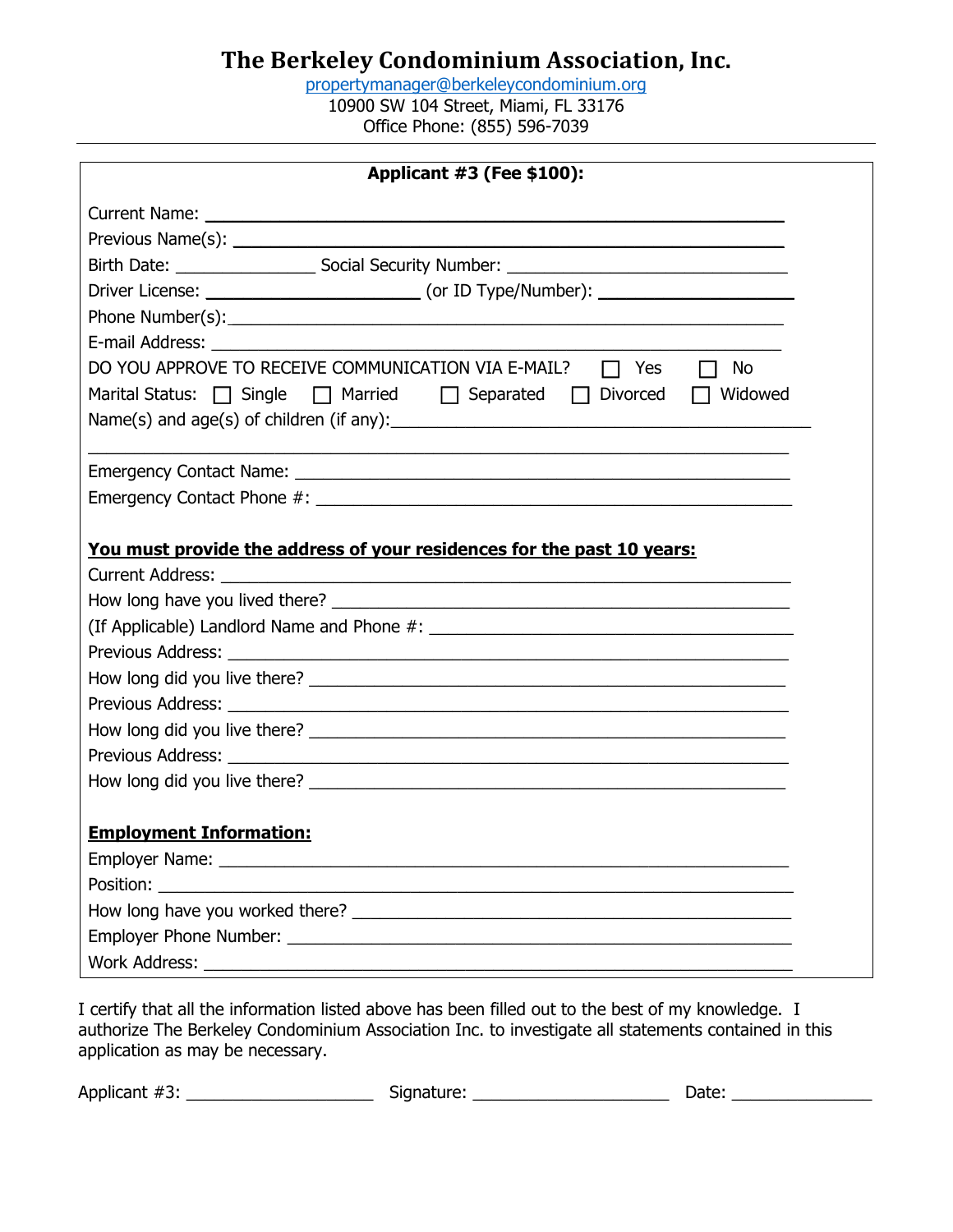[propertymanager@berkeleycondominium.org](mailto:propertymanager@berkeleycondominium.org) 10900 SW 104 Street, Miami, FL 33176 Office Phone: (855) 596-7039

# **Authorization to Release Information**

The requested information will be used in reference to my/our Purchase/Rental/Lease Application. I (We) hereby authorize you to release any and all information concerning my (our) employment, banking, credit, criminal records, and residence to:

The Berkeley Condominium Association Inc. 10900 SW 104th Street Miami, FL 33176

I (We) hereby authorize The Berkeley Condominium Association Inc.to investigate all statements contained in my (our) application as may be necessary. I (We) understand that I (we) hereby waive any privileges I (we) may have regarding the requested information by releasing it to the above-named party. A copy of this form may be used in lieu of the original.

**Moreover, an email will be sent to the applicant(s) to complete an online background check after this application has been submitted to the property manager. To avoid delays in background screening, please complete the online TransUnion Application as soon as possible. Please acknowledge by signing below that you understand the conditions outlined in this section.**

|               | Signature: ___________________ | Date: |
|---------------|--------------------------------|-------|
| Applicant #2: | Signature:                     | Date: |
| Applicant #3: | Signature: _________________   | Date: |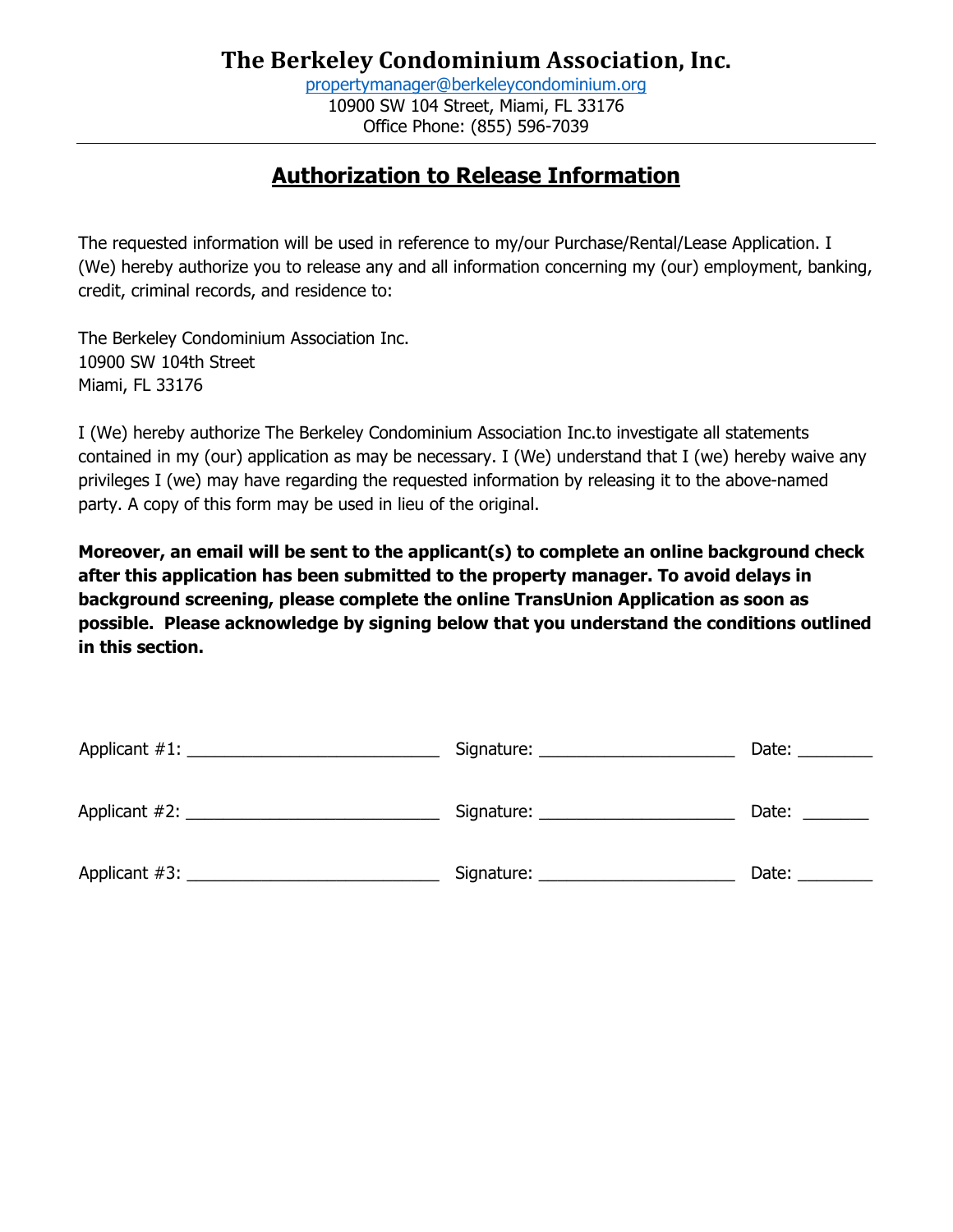[propertymanager@berkeleycondominium.org](mailto:propertymanager@berkeleycondominium.org) 10900 SW 104 Street, Miami, FL 33176 Office Phone: (855) 596-7039

## **Notice and Acknowledgment of The Berkeley Condominium Association Inc.'s Statutory Right to Demand and Collect Rent Directly from Tenants of Delinquent Condominium Unit Owners**

In pertinent part, § 718.116(11), Florida Statutes, provides as follows:

If the unit is occupied by a tenant and the unit owner is delinquent in paying any monetary obligation due to the association, the association may make a written demand that the tenant pay the future monetary obligations related to the condominium unit to the association, and the tenant must make such payment. The demand is continuing in nature and, upon demand, the tenant must pay the monetary obligations to the association until the association releases the tenant or the tenant discontinues tenancy in the unit. The association must mail written notice to the unit owner of the association's demand that the tenant make payments to the association. The association shall, upon request, provide the tenant with written receipts for payments made. A tenant who acts in good faith in response to a written demand from an association is immune from any claim from the unit owner.

(a) If the tenant prepaid rent to the unit owner before receiving the demand from the association and provides written evidence of paying the rent to the association within 14 days after receiving the demand, the tenant shall receive credit for the prepaid rent for the applicable period and must make any subsequent rental payments to the association to be credited against the monetary obligations of the unit owner to the association.

(b) The tenant is not liable for increases in the amount of the monetary obligations due unless the tenant was notified in writing of the increase at least 10 days before the date the rent is due. The liability of the tenant may not exceed the amount due from the tenant to the tenant's landlord. The tenant's landlord shall provide the tenant a credit against rents due to the unit owner in the amount of moneys paid to the association under this section.

(c) The association may issue notices under s. 83.56 and may sue for eviction under ss. 83.59-83.625 as if the association were a landlord under part II of chapter 83 if the tenant fails to pay a required payment to the association. However, the association is not otherwise considered a landlord under chapter 83 and specifically has no duties under s. 83.51.

(d) The tenant does not, by virtue of payment of monetary obligations to the association, have any of the rights of a unit owner to vote in any election or to examine the books and records of the association.

(e) A court may supersede the effect of this subsection by appointing a receiver.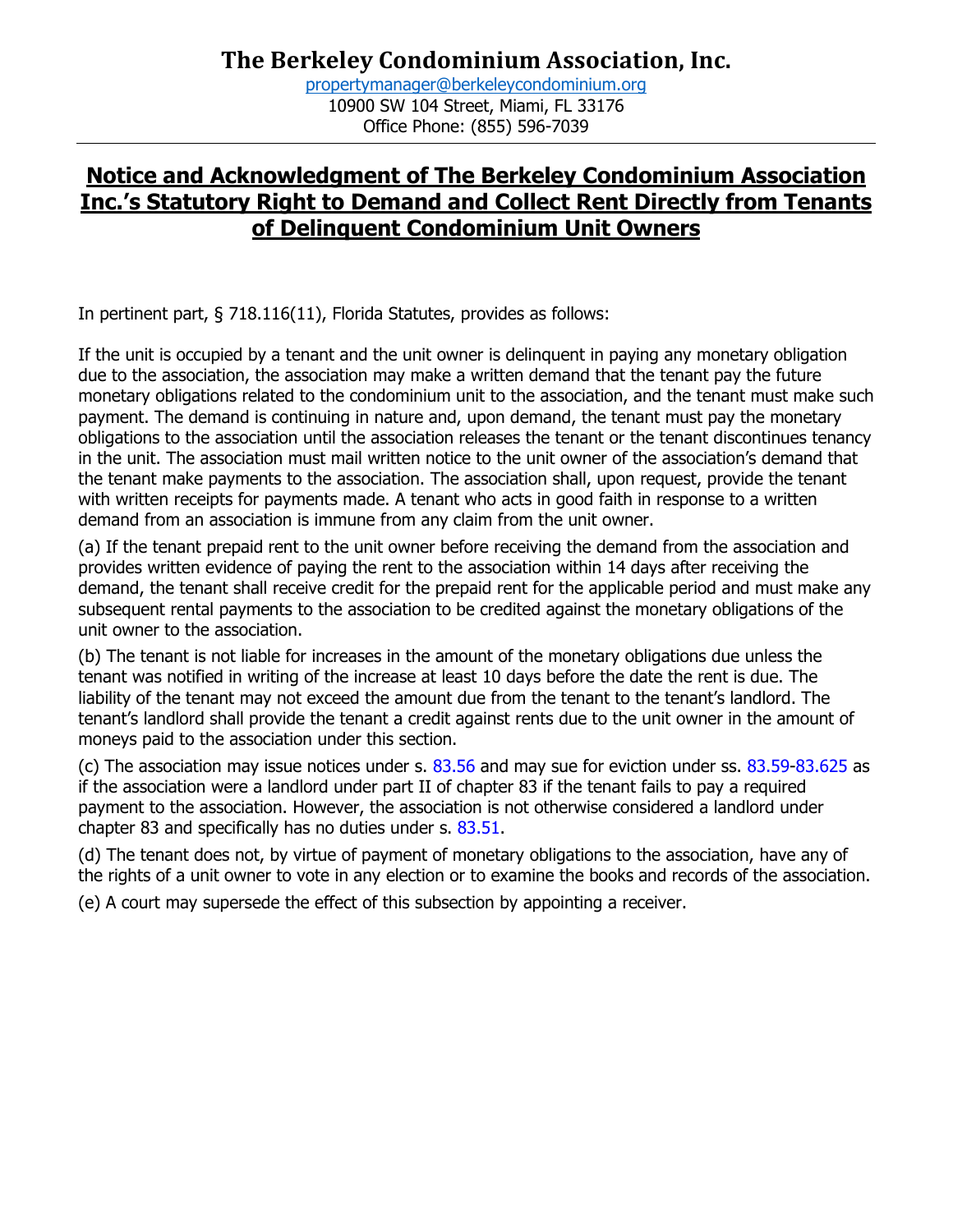[propertymanager@berkeleycondominium.org](mailto:propertymanager@berkeleycondominium.org) 10900 SW 104 Street, Miami, FL 33176 Office Phone: (855) 596-7039

**By signing this form, the tenant(s) and condominium unit owner(s) identified below hereby acknowledge that § 718.116(11), Florida Statutes, authorizes The Berkeley Condominium Association Inc., to collect rent directly from the tenant(s) upon demand should the condominium unit owner(s) become delinquent in the full and timely payment of the required monthly maintenance assessments. By signing this form, the condominium unit owner(s) further acknowledge that the tenant(s)' payment of rent to the Association gives the tenant(s) complete immunity from any claim for the rent by the condominium unit owner(s) for all amounts timely paid to the Association.**

#### **SELLER(S) / OWNER(S) MUST SIGN HERE:**

The current condominium unit OWNER(s) acknowledge that they have been provided a copy of this notice and acknowledgment form.

| Name(s):      | Unit $#$ : |
|---------------|------------|
| Signature(s): | Date:      |

#### **BUYER(S) / TENANT(S) APPLICANTS MUST SIGN HERE:**

The condominium unit BUYER(S) / TENANT(S) acknowledge that they have been provided a copy of this notice and acknowledgment form.

| Name $(s)$ :  | Unit $#$ : |
|---------------|------------|
| Signature(s): | Date:      |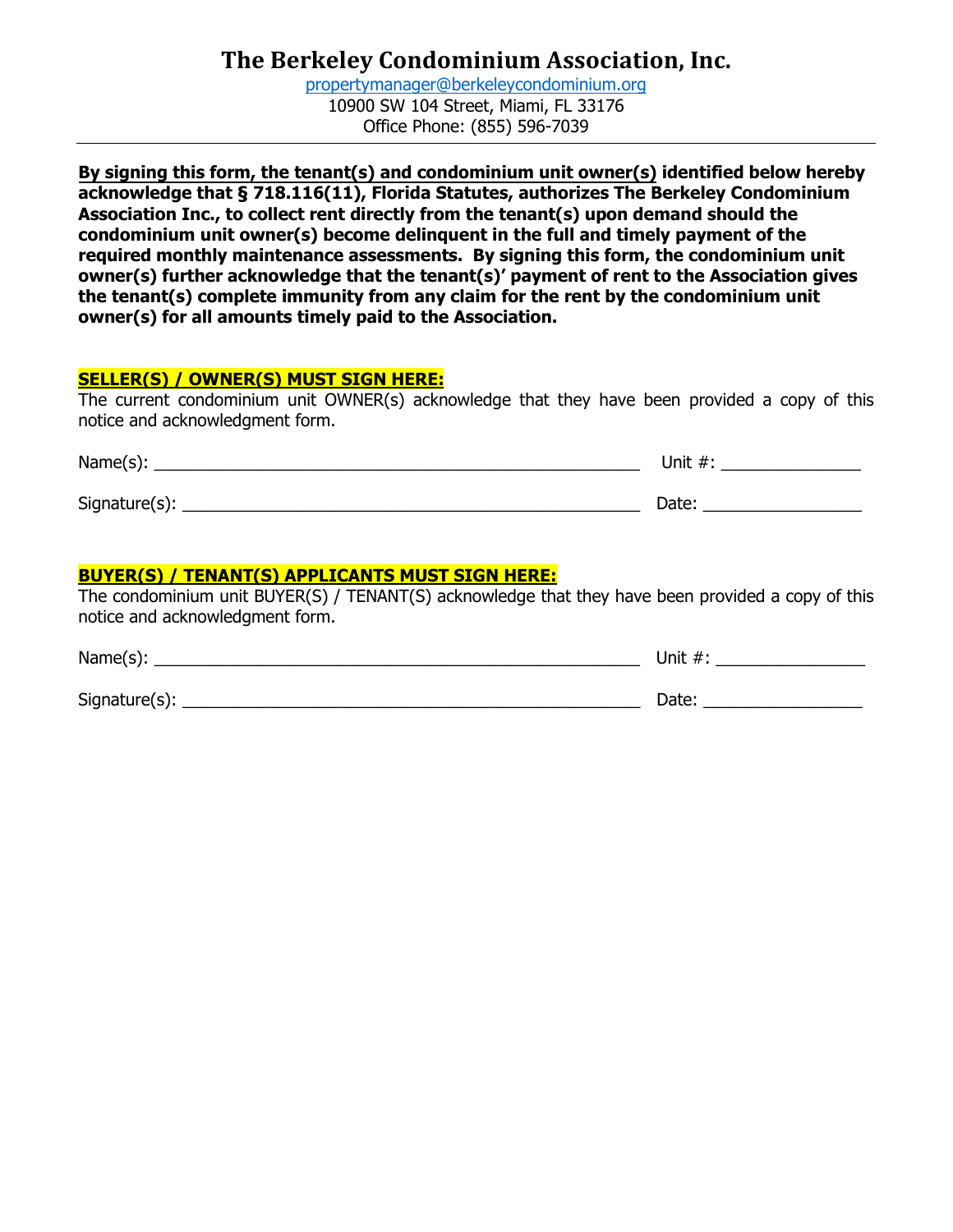[propertymanager@berkeleycondominium.org](mailto:propertymanager@berkeleycondominium.org) 10900 SW 104 Street, Miami, FL 33176 Office Phone: (855) 596-7039

## **Lease Rider**

In the event the LESSOR (OWNER) becomes delinquent in the payment of any monthly maintenance assessment due to The Berkeley Condominium Association, Inc. ("BERKELEY") and if such delinquency continues for a period in excess of ten (10) days, the LESSEE (TENANT) upon receiving written notice of such delinquency from BERKELEY or it's Agent, shall pay the full amount of such delinquency as set forth in said notice to BERKELEY.

LESSEE is authorized to deduct from the rental payment due to the LESSOR the amount paid to cure the delinquency. It is understood and agreed by the LESSOR that the LESSEE shall continue to pay the monthly maintenance payments thereafter until the expiration of the lease. It is further understood and agreed that such deduction from the rental payment will not constitute a default of rent to the LESSOR.

It is further understood and agreed that BERKELEY has the right to evict the Tenant(s) for non-payment of BERKELEY'S assessments with seven (7) days' notice. Additionally, the LESSOR understands and agrees that if rental payments are not given to LESSOR personally due to the fact that LESSOR has a debt with BERKELEY and the LESSEE is paying the debt as stated above, the LESSOR cannot pursue eviction against LESSEE for failure to receive funds personally.

Unit Address:

 $\_$  ,  $\_$  ,  $\_$  ,  $\_$  ,  $\_$  ,  $\_$  ,  $\_$  ,  $\_$  ,  $\_$  ,  $\_$  ,  $\_$  ,  $\_$  ,  $\_$  ,  $\_$  ,  $\_$  ,  $\_$  ,  $\_$  ,  $\_$  ,  $\_$  ,  $\_$  ,  $\_$  ,  $\_$  ,  $\_$  ,  $\_$  ,  $\_$  ,  $\_$  ,  $\_$  ,  $\_$  ,  $\_$  ,  $\_$  ,  $\_$  ,  $\_$  ,  $\_$  ,  $\_$  ,  $\_$  ,  $\_$  ,  $\_$  , Tenant / Lessee Signature (s) Date

 $\mathcal{L}_\text{max}$  , and the contract of the contract of  $\mathcal{L}_\text{max}$ 

 $\mathcal{L}_\text{max}$  , and the set of the set of the set of the set of the set of the set of the set of the set of the set of the set of the set of the set of the set of the set of the set of the set of the set of the set of the

 $\_$  ,  $\_$  ,  $\_$  ,  $\_$  ,  $\_$  ,  $\_$  ,  $\_$  ,  $\_$  ,  $\_$  ,  $\_$  ,  $\_$  ,  $\_$  ,  $\_$  ,  $\_$  ,  $\_$  ,  $\_$  ,  $\_$  ,  $\_$  ,  $\_$  ,  $\_$  ,  $\_$  ,  $\_$  ,  $\_$  ,  $\_$  ,  $\_$  ,  $\_$  ,  $\_$  ,  $\_$  ,  $\_$  ,  $\_$  ,  $\_$  ,  $\_$  ,  $\_$  ,  $\_$  ,  $\_$  ,  $\_$  ,  $\_$  , Owner / Lessor Signature (s) Date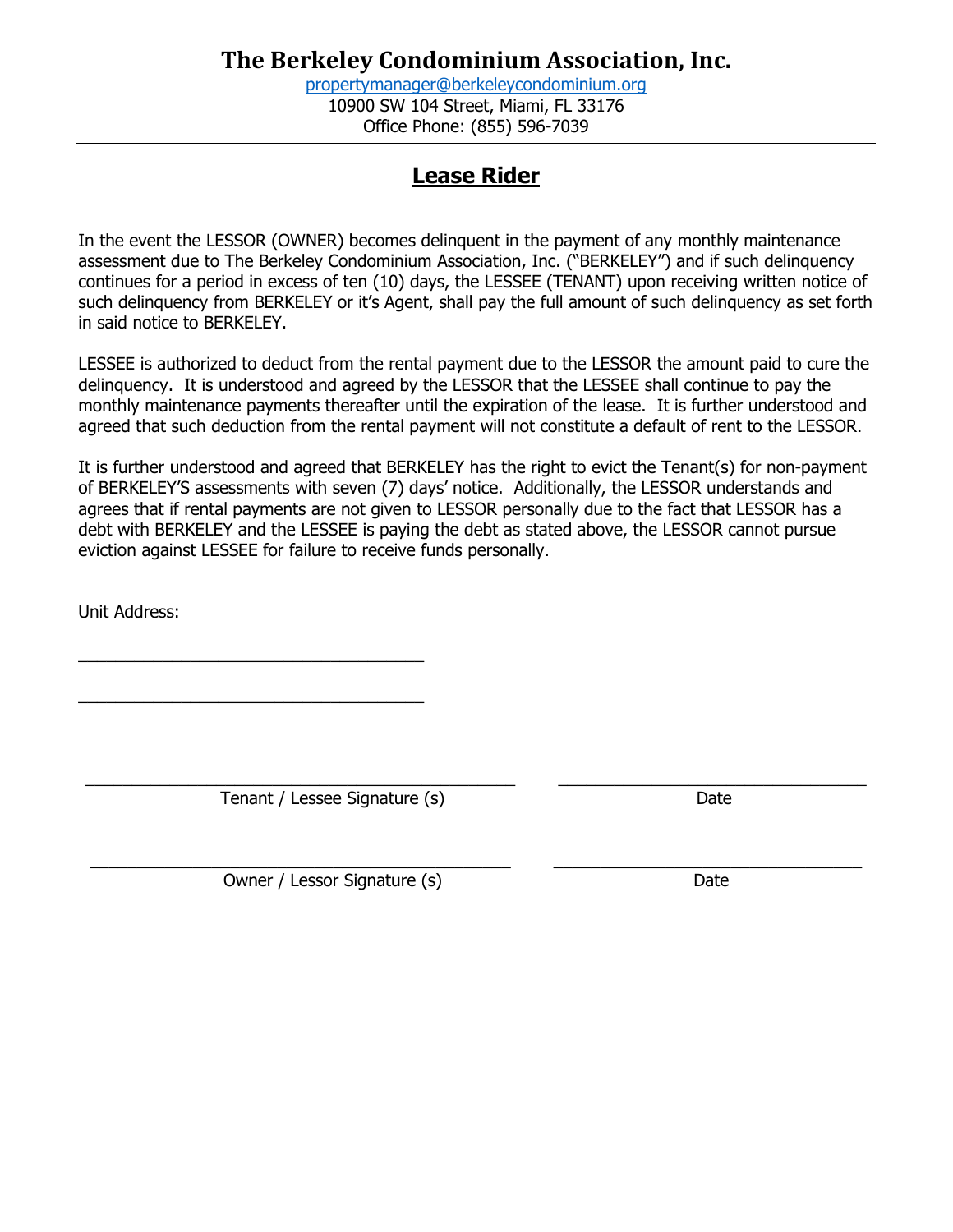[propertymanager@berkeleycondominium.org](mailto:propertymanager@berkeleycondominium.org) 10900 SW 104 Street, Miami, FL 33176 Office Phone: (855) 596-7039

## **Parking Permits, Rules and Regulations**

Mandatory parking permits must be exchanged **at the start of each new year**.

### **Permit exchange will take place: JANUARY 1st - JANUARY 31st**

#### **\*\*AFTER JANUARY 31st OF EACH YEAR, ALL VEHICLES THAT DISPLAY THE PREVIOUS YEAR PERMIT WILL BE SUBJECT TO BEING TOWED AT THE VEHICLE OWNER'S EXPENSE**. \*\*

Parking in the Berkeley parking lot is reserved for residents only and one guest (limited hours.) Nonresident owners who require temporary day parking must make prior arrangements with the Berkeley office or will be subject to being towed at the owner's expense without a proper permit.

All disabled parking spaces are reserved only for those vehicles with current ADA disabled permits **AND** must also be accompanied by an annual Berkeley parking permit. Vehicles parked in the disabled parking space with a proper ADA permit BUT without a Berkeley permit are subject to being towed at the vehicle owner's expense.

#### **WHAT IS THE ANNUAL PERMITTING SYSTEM?**

The annual permitting system requires all residents to obtain **new** permit/s each year by exchanging their old properly registered permit/s. There will be **no charge for the exchange** of an existing registered permit for existing residents. There will be a charge of \$15.00 (or \$25.00 for a guest permit) without an exchange of a properly registered permit for each new permit.

Vehicles with old, non-renewed or no permits displayed are subject to being towed at the vehicle owner's expense according to the towing company's policy. Berkeley DOES NOT make any money from vehicles that are towed. The Berkeley does not refund tows. No exceptions.

ALL current residents are entitled to a maximum of two NEW (2) resident permits. Having two permits allows for two **registered vehicles** to park in the Berkeley parking lot, either in the designated unit spot or yellow guest spot. Residents with only ONE (1) permit MUST park in the designated unit spot.

#### **PERMIT EXCHANGE/PURCHASE**:

**EXISTING RESIDENT PARKING:** All residents must return their existing, properly registered parking permits in exchange for the new annual resident permits. An equal number of permits will be exchanged, maximum of three - two resident (previously registered) permits and one (previously registered) guest (yellow) permit. If you don't have your existing permit/s, you will be charged \$15.00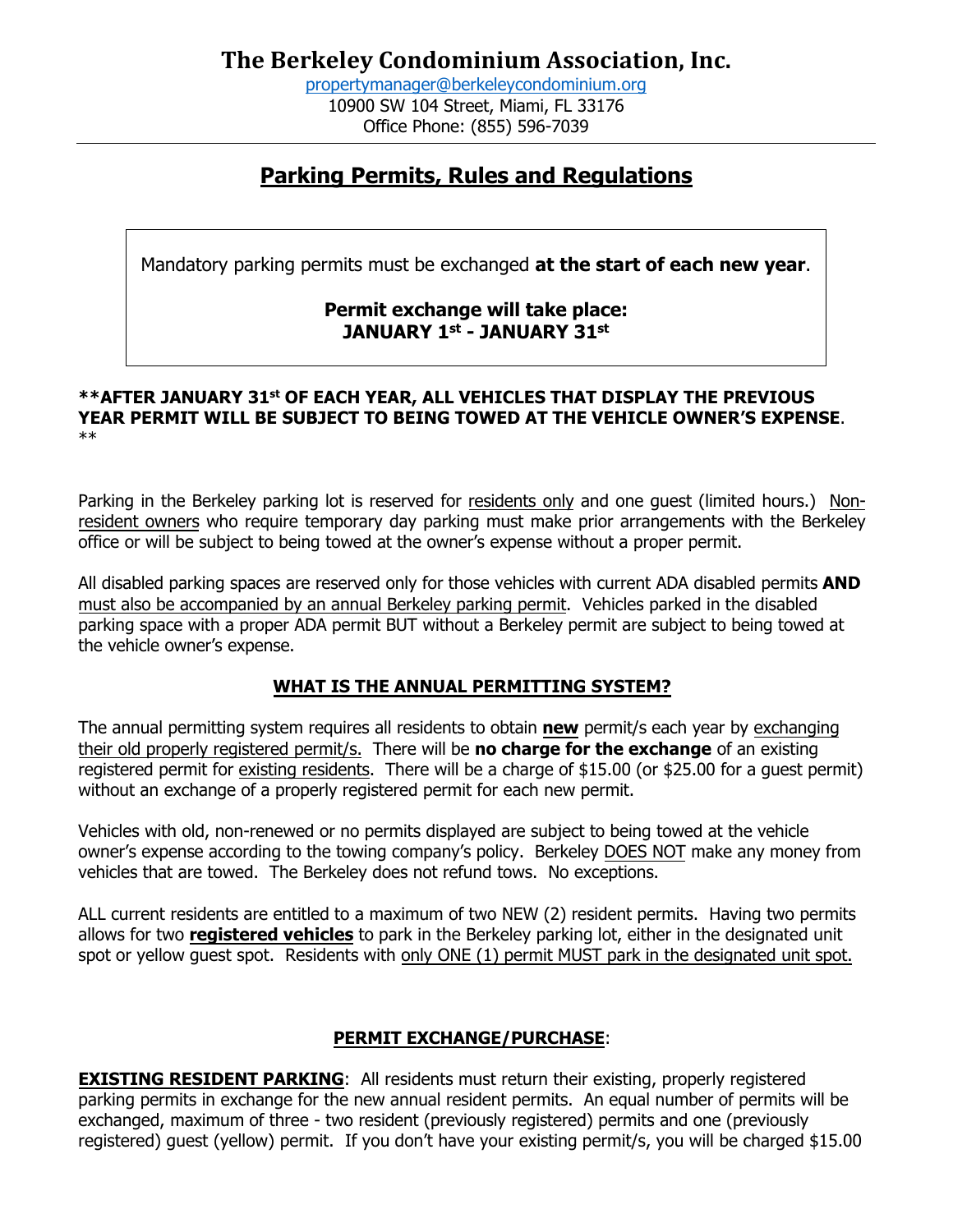[propertymanager@berkeleycondominium.org](mailto:propertymanager@berkeleycondominium.org) 10900 SW 104 Street, Miami, FL 33176 Office Phone: (855) 596-7039

for each new resident permit, \$25.00 for a guest only permit. All exchanges must be accompanied by an updated lease or proof of residency and all resident vehicles must be registered with the office. There will be no exchange without proof of residency.

**NEW RESIDENT PARKING**: ALL **new residents** are required to purchase their new parking permits, maximum allowance of two (2) resident permits per unit at a cost of \$15.00 per permit. Resident permits are provided only to those residents with a vehicle who are living in the unit. **One resident permit issued is strictly for the use of the designated unit parking spot only**. Those residents with one permit assigned to the unit will be subject to being towed at the vehicle owner's expense if parked in a yellow resident/guest spot.

Proof of Berkeley residency will be required (driver's license with Berkeley address, name on current lease or name on owner/tenant application listed as residing in unit) and vehicle must be registered with the Berkeley office. **New residents displaying old/outdated, unassigned permits are subject to being towed at their expense**.

**GUEST PARKING**: Residents may purchase a guest only parking permit (renewed annually for FREE with exchange) for a twenty-five-dollar (\$25) fee. Parking with these permits is limited to yellow spots only during the hours of **6am and 4pm**. Guest only permitted vehicles parked in the Berkeley parking lot between 4:01pm and 5:59am are subject to being towed at the vehicle owner's expense.

ALL permits must be displayed unobstructed facing forward and secured to the driver-side lower left windshield. A vehicle with a permit not properly displayed as indicated above shall be subject to being towed at the vehicle owner's expense.

Each year, all existing residents will be required to exchange their permits for new ones. All owners and registered tenants will receive an e-mail each year reminding you to exchange your permit/s. ALL EXISTING residents must exchange their new permit each year between JANUARY  $1^\text{ST}$  and JANUARY  $31^\text{st}$ . THERE WILL BE NO CHARGE FOR THE EXCHANGE OF PROPERLY REGISTERED PERMITS.

The purchase and exchange for the use of vehicle permits are strictly for the right to park in the Berkeley lot during residency only. All permits are owned by the Berkeley Condominium and must be returned after end of lease without renewal or sale of unit. Unreturned permits after end of lease or sale will result in a fine of \$50.00, deducted from tenant security deposit or assessed to the owner's account.

Parking in the Berkeley Condominium parking lot is reserved for residents only. Please notify the office in the event a rental vehicle will temporarily replace a registered vehicle.

#### **\*\*ALL VEHICLES PARKED IN THE BERKELEY PARKING LOT WITHOUT A PERMIT ARE SUBJECT TO BEING TOWED AT THE VEHICLE OWNER'S EXPENSE. \*\***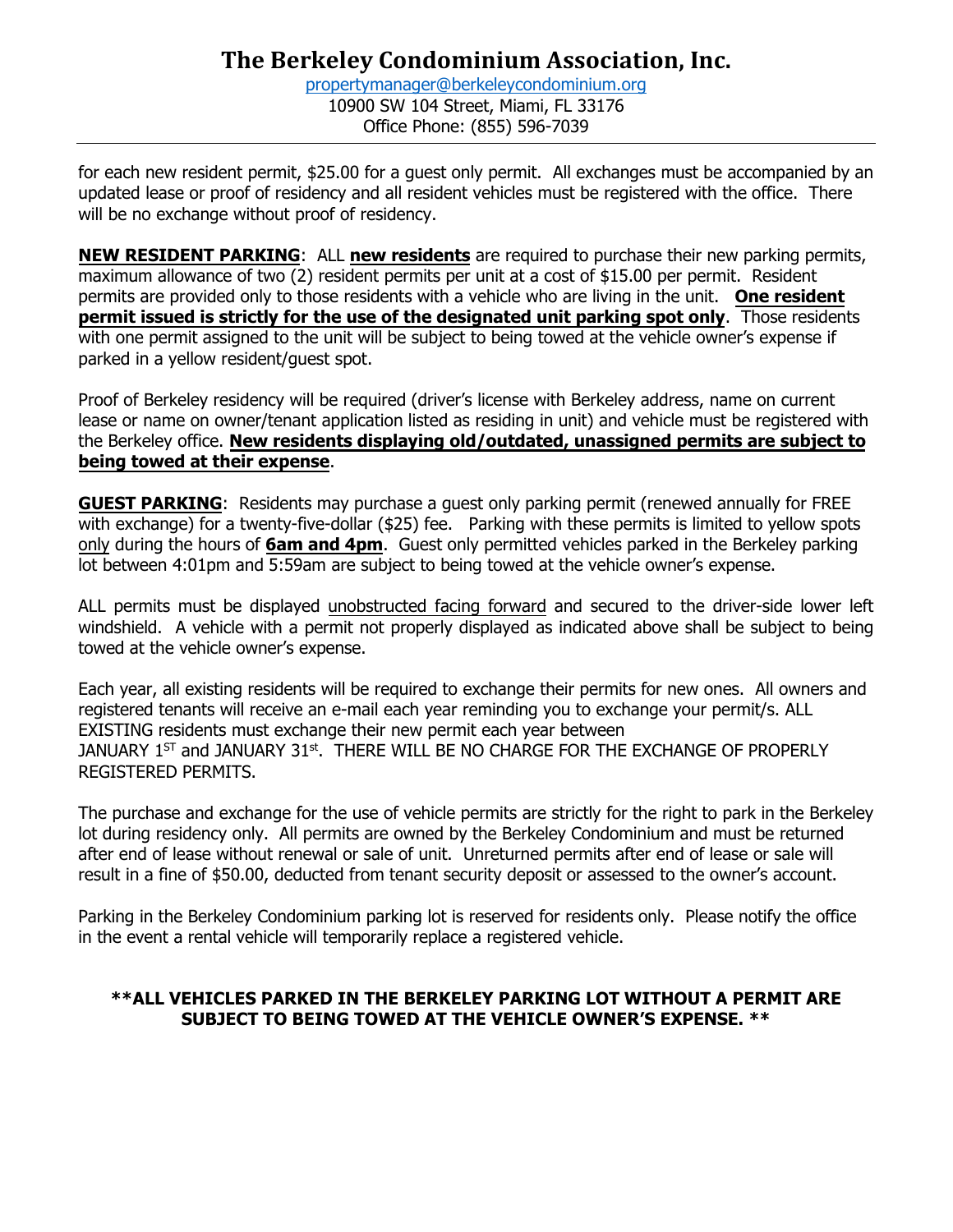#### **ADDITIONAL RULES AND REGULATIONS**:

- 1. Oversized and other prohibited vehicles: Oversized vehicles that do not fit within the painted lines of one (1) parking space are strictly prohibited.
- 2. Trucks and motorcycles cannot be parked on the condominium property without prior approval of the Association.
- 3. Van, campers, recreational vehicles, boats, jet skis, trailers, moving trucks, etc. cannot be parked at the condominium property.
- 4. Driving speed through the Berkeley condominium parking lot is limited to 5MPH.
- 5. Owners, residents and guests must comply with parking regulations posted throughout the premises and all applicable Miami-Dade County traffic regulations.
- 6. Vehicle Repair and Maintenance: Performing vehicle maintenance (e.g., oil change) or repairs on the condominium property are strictly prohibited. Only emergency repairs such as changing a flat tire or boosting a battery are permitted. At no time shall a vehicle be left on jacks unattended. This will result in the immediate towing of the vehicle without notice at the vehicle owner's expense.
- 7. Parking in a designated fire line is prohibited.
- 8. Parking in a space or area that is not designated for parking is prohibited.
- 9. Storing an inoperable motor vehicle in a parking space for more than twelve (12) hours is prohibited.
- 10. Washing and waxing of motor vehicles is prohibited.
- 11. Parking in unassigned designated unit spots is strictly prohibited.

**Please be advised that your failure to comply with Berkeley's parking rules and regulations may result in the towing of your motor vehicle/s without notice and subject you to potential fines of \$100 per day up to \$1000.00 assessed to the pertinent owner's account, civil litigation, attorney's fees and the permanent removal of your motor vehicle from the condominium property. Not following the Parking Rules and Regulations listed in Berkeley's By-Laws and listed in this document will result in the towing of motor vehicles without notice at the vehicle owner's expense. The towing company's contact information will always be found on the towing signs posted throughout the property.**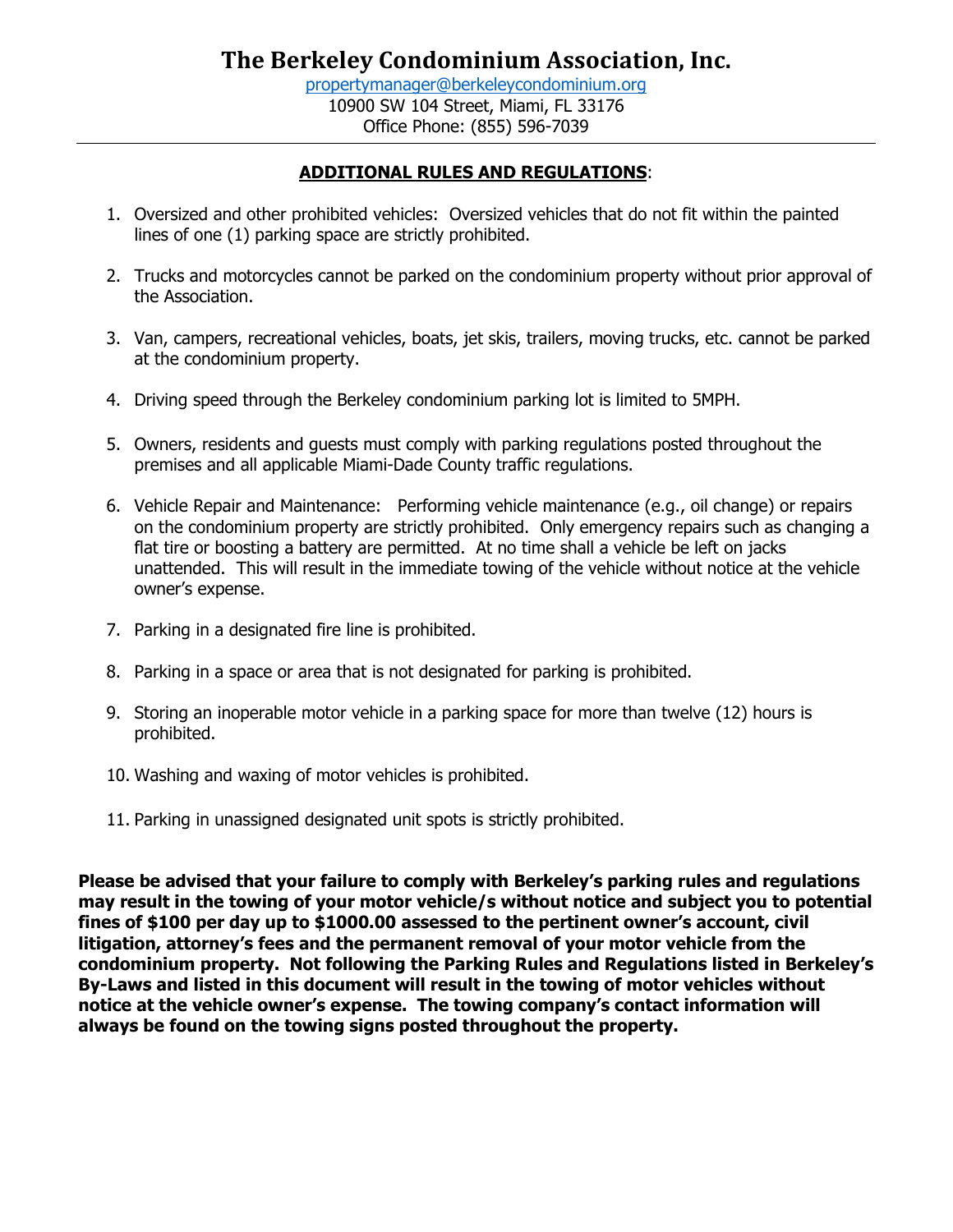[propertymanager@berkeleycondominium.org](mailto:propertymanager@berkeleycondominium.org) 10900 SW 104 Street, Miami, FL 33176 Office Phone: (855) 596-7039

### **Permit Fee Schedule**

|                          | New Purchase/Lost or Stolen | Exchange    |
|--------------------------|-----------------------------|-------------|
| <b>RESIDENT PERMIT 1</b> | \$15                        | <b>FREE</b> |
| <b>RESIDENT PERMIT 2</b> | \$15                        | <b>FREE</b> |
| <b>GUEST ONLY PERMIT</b> | \$25                        | <b>FRFF</b> |

All permits must be exchanged/renewed on an annual basis (during the first two weeks of January) and must be accompanied by the registered vehicle's current vehicle registration and current lease (if renting). New Permits must be exchanged and displayed by JANUARY 31<sup>st</sup> of EACH year, or vehicle will be subject to being towed at vehicle owner's expense.

If you will be traveling during the ANNUAL PERMIT EXCHANGE, please contact the office so that necessary arrangements can be made to avoid your vehicle from being towed.

All residents and non-resident owners must sign this updated new parking permit and rules form indicating they have read and understand what is written and agree to comply.

| Name:<br><u> 1989 - Johann Harry Harry Harry Harry Harry Harry Harry Harry Harry Harry Harry Harry Harry Harry Harry Harry</u> | Name:<br><u> 1980 - Andrea Stationer, fransk politiker (d. 1980)</u> |
|--------------------------------------------------------------------------------------------------------------------------------|----------------------------------------------------------------------|
|                                                                                                                                |                                                                      |
|                                                                                                                                |                                                                      |
|                                                                                                                                |                                                                      |
|                                                                                                                                |                                                                      |
| <b>Resident Owner</b>                                                                                                          | <b>Resident Owner</b>                                                |
| <b>Resident Tenant</b>                                                                                                         | <b>Resident Tenant</b>                                               |
| Non-Resident Owner                                                                                                             | Non-Resident Owner                                                   |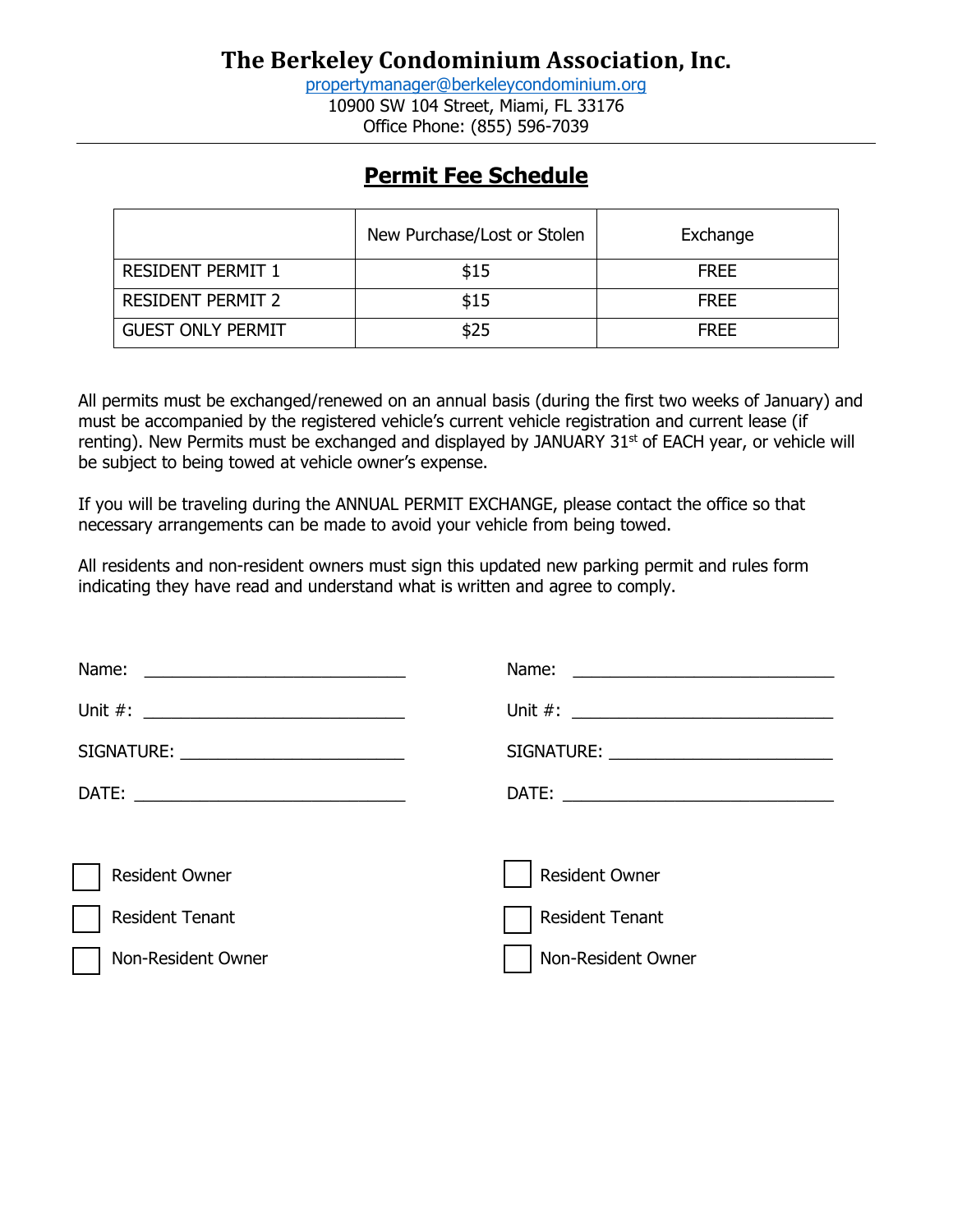[propertymanager@berkeleycondominium.org](mailto:propertymanager@berkeleycondominium.org) 10900 SW 104 Street, Miami, FL 33176 Office Phone: (855) 596-7039

### **Berkeley Parking Permit/ Vehicle Registration Form**

|                 | UNIT $#$               | I AM/ WE ARE THE:                                                                                                                                                                                                                   |        | I/ WE WANT TO:                                                                         |
|-----------------|------------------------|-------------------------------------------------------------------------------------------------------------------------------------------------------------------------------------------------------------------------------------|--------|----------------------------------------------------------------------------------------|
|                 |                        | OWNER (S)                                                                                                                                                                                                                           |        | T PURCHASE NEW PERMIT                                                                  |
|                 |                        | TENANT (S)                                                                                                                                                                                                                          |        | <b>EXCHANGE CURRENT PERMIT</b>                                                         |
|                 |                        |                                                                                                                                                                                                                                     |        |                                                                                        |
|                 |                        | <b>RESIDENT 1 (\$15)</b>                                                                                                                                                                                                            |        | <b>VEHICLE INFO</b>                                                                    |
|                 | NAME:                  |                                                                                                                                                                                                                                     | TAG:   |                                                                                        |
|                 | PHONE #:               |                                                                                                                                                                                                                                     | MAKE:  |                                                                                        |
|                 | EMAIL:                 |                                                                                                                                                                                                                                     | MODEL: |                                                                                        |
|                 | SIGNATURE:             | <u> 1980 - Jan Samuel Barbara, politik eta politik eta politik eta politik eta politik eta politik eta politik e</u>                                                                                                                | YEAR:  |                                                                                        |
|                 |                        | <b>Office Use Only: PERMIT #:</b>                                                                                                                                                                                                   |        |                                                                                        |
|                 |                        |                                                                                                                                                                                                                                     |        |                                                                                        |
|                 |                        | <b>RESIDENT 2 (\$15)</b>                                                                                                                                                                                                            |        | <b>VEHICLE INFO</b>                                                                    |
|                 | NAME:                  |                                                                                                                                                                                                                                     | TAG:   |                                                                                        |
|                 | PHONE #:               | <u> 1989 - Johann Barbara, martxa alemaniar a</u>                                                                                                                                                                                   | MAKE:  |                                                                                        |
|                 | EMAIL:                 |                                                                                                                                                                                                                                     | MODEL: |                                                                                        |
|                 | SIGNATURE:             | <u> 1980 - Jan Barbara Barbara, prima politik po</u>                                                                                                                                                                                | YEAR:  |                                                                                        |
|                 |                        | <b>Office Use Only: PERMIT #:</b>                                                                                                                                                                                                   |        |                                                                                        |
|                 |                        |                                                                                                                                                                                                                                     |        |                                                                                        |
|                 |                        | LIMITED GUEST DAYTIME PARKING (\$25): 6 AM - 4 PM                                                                                                                                                                                   |        |                                                                                        |
| Office Use Only |                        |                                                                                                                                                                                                                                     |        |                                                                                        |
|                 |                        | □ EXCHANGE □ RESIDENT 1 □ □ RESIDENT 2 □ GUEST DAYTIME                                                                                                                                                                              |        |                                                                                        |
|                 |                        |                                                                                                                                                                                                                                     |        | □ PURCHASE: □ RESIDENT 1 - \$15.00    □ RESIDENT 2 - \$15.00    □ GUEST DAYTIME - \$25 |
|                 | <b>D CHECK NUMBER:</b> | <u> 1980 - Jan Samuel Barbara, martin di</u>                                                                                                                                                                                        |        |                                                                                        |
|                 |                        | <b>NONEY ORDER NUMBER:</b> NOW THE MONEY ORDER IN THE MANUSCRIPT OF MANUSCRIPT OF MANUSCRIPT OF MANUSCRIPT OF MANUSCRIPT OF MANUSCRIPT OF MANUSCRIPT OF MANUSCRIPT OF MANUSCRIPT OF MANUSCRIPT OF MANUSCRIPT OF MANUSCRIPT OF MANUS |        |                                                                                        |
|                 |                        |                                                                                                                                                                                                                                     |        |                                                                                        |

#### **INSTRUCTIONS TO PURCHASE PARKING PERMIT**

- 1) All fees must be paid with a Money Order/Check. Payable to: The Berkeley Condominium Association Inc.
- 2) For parking permits purchase, provide copy of driver licenses of and car registrations.
- 3) By signing above, you acknowledge receipt of a parking permit assigned to your vehicle and agree to participate in the annual exchange program.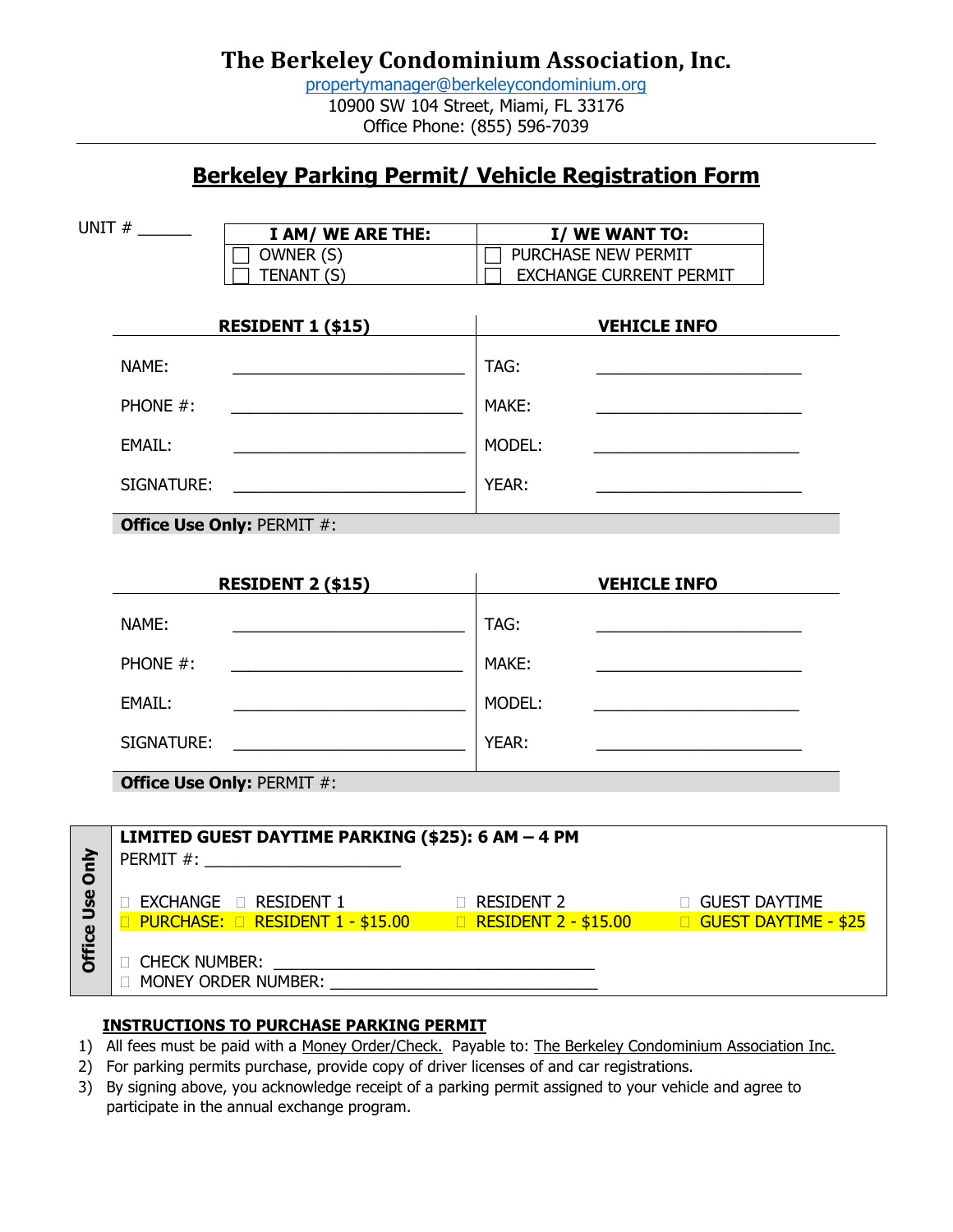# **Berkeley Rules and Regulations**

(pages 13-15 of the [Declaration of The Berkeley Condominium Association, Inc.\)](https://cdn.website-editor.net/c2a5f7b7e9b74e68aaccc60f75418cb6/files/uploaded/Berkeley%20Declaration%20of%20Condominium%20%282%29%20%281%29.pdf)

- A. Use Restrictions: These use restrictions will be enforced as follows:
	- 1. Violations should be reported to the Board of Administrations, in writing.
	- 2. Violations will be called to attention of the violating unit owner by the Board of Administration.
	- 3. Disagreements concerning violations will be presented to, and judged by, the Board of Administration, which will take appropriate action.
	- 4. Unit owners are responsible for compliance by their family members, guests, invitees, employees and lessees with these rules and regulations.
- B. Facilities: The facilities of the Condominium are for the exclusive use of unit owners, their family members, guests, invitees, employees and lessees. Any damage to the building, or to the common elements or equipment caused by any unit owner, their family members, guests, employees, and lessees, shall be repaired at the expense of the responsible unit owner.
- C. Noise:
	- 1. Unit owners must obtain written approval from the Association prior to installing any flooring material (including but not necessarily limited to any ceramic tile, marble, wood, etc.). To ensure that the Sound Control Underlayment System being used will provide adequate soundproofing written approval must be obtained from the Association. Installation of the Sound Control Underlayment System shall include perimeter isolation material which will insure that impact noises are not transmitted into a space below either directly through the floor or by flanking through the surrounding walls.
	- 2. In order to ensure you own comfort and that of your neighbors, radios, stereos, and television sets should be turned down to a minimum volume at all times so that any sounds emanating therefrom shall not be heard outside your unit. All other unnecessary noises such as the playing of piano and other musical instruments, bidding goodnight to departing guests and slamming doors between the hours of 10:30pm and 8:00am should be avoided.
	- 3. Carpentry, carpet laying, picture hanging, or any trade (or do it yourself work) involving hammer work, etc., must be done between the hours of 8:00am and 6:00pm. No work shall be done on Sundays. No exceptions will be allowed.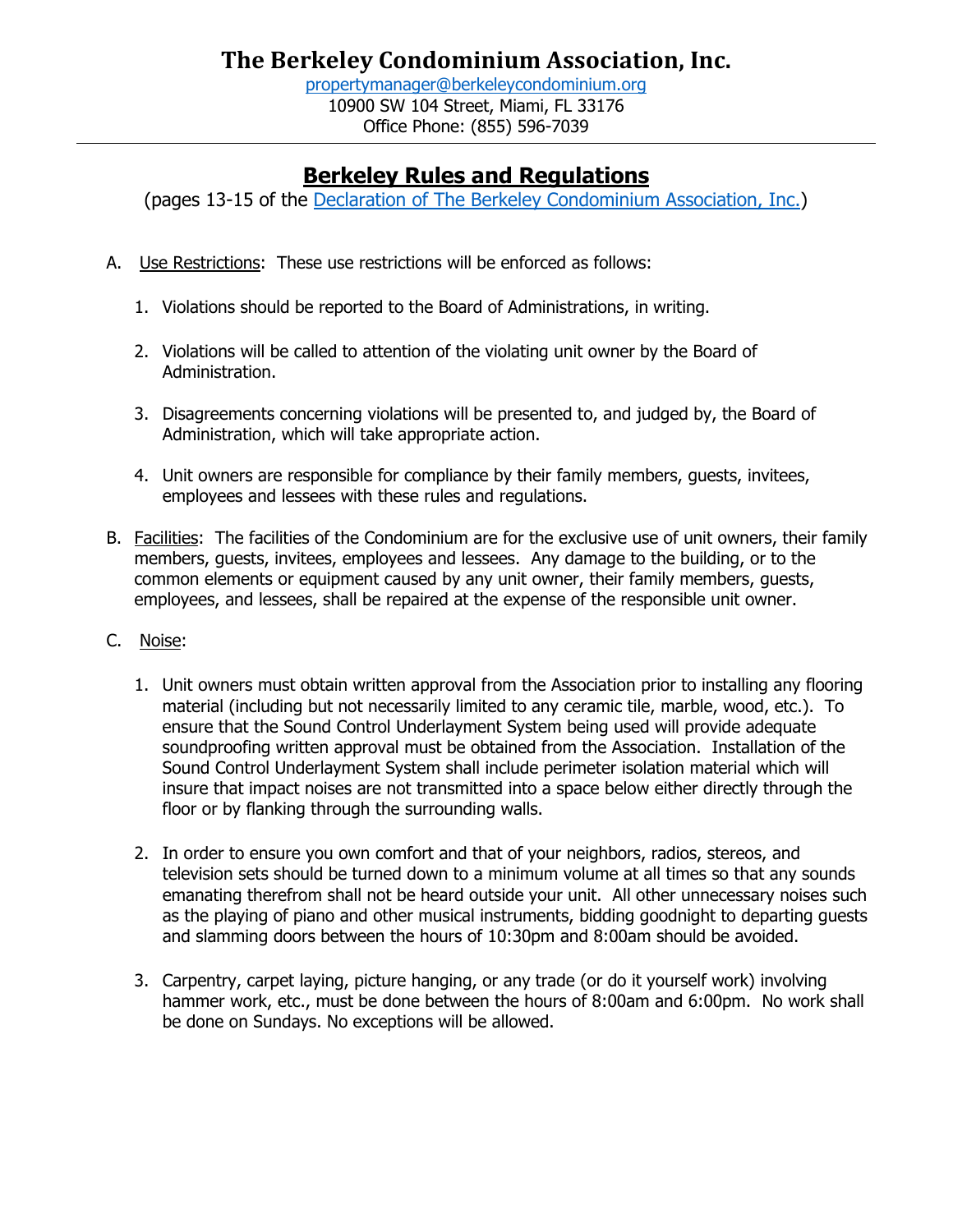### A. Pets

- 1. With the exception of fish, a unit owner may keep a maximum of one (1) pet. The term "pets" shall be limited to cats, birds and fish and to those dogs weighing no more than 30 pounds that have been "Grandfathered in" to live in the community. Kitty litter or kitty litter boxes must be kept inside the unit. Cats are not permitted outside except on the patio/ balcony of the unit owner. Please be advised that "Pets" have community living, preestablished guidelines in Miami-Dade County, as well as in the Association, one of which is that you must pick up after your pet.
- 2. The Grandfathered in dogs must be leashed at all times when outside the residential unit. No reptiles or wildlife shall be kept in or on the Condominium Property (including units.) Violations of the provisions of this paragraph shall entitle the Association to all its rights and remedies, including, but not limited to, the right to fine unit owners (as may be provided in these applicable rules and regulations of the Declaration) and/or to require any pet to be permanently removed from the Condominium Property. Unit owners must immediately collect and clean any feces from pets upon the complex property.
- 3. The unit owner shall indemnify the Association and hold it harmless against any loss or liability of any kind or character whatsoever arising from or growing out of having any animal in the condominium. If a Grandfathered in dog or any other animal becomes a nuisance and/or is obnoxious to other unit owners by barking or otherwise, the unit owner thereof must cause the problem to be corrected. If it is not corrected, the unit owner, upon written notice by the Association, will be required to remove the animal.
- 4. Fish shall be permitted, subject to rules and regulations to be adopted by the Board of Administration from time to time.
- B. Obstructions: The parking areas, all sidewalks, walkways, entrances, driveways, passages, vestibules, stairways, corridors, and halls must be kept open and shall not be obstructed in any manner. Rugs or mats must not be placed outside of doors, in corridors or on walkways. No signs, notices or advertisements.
- C. Children: Children are not allowed to play in the elevators, in the lobby, in the public halls, in the parking areas, on the public walkway or on the stairways. Reasonable supervision must be exercised when children are playing on the grounds.
- D. Destruction of Property: Neither unit owners, their family, guests, invitees, employees, nor lessees shall mark, mar, damage, destroy, deface or engrave any part of the condominium property. Unit owners shall be financially responsible for any such damage.
- E. Exterior Appearances: To maintain a uniform and pleasing appearance of the exterior of the condominium building, no awnings, screens, glass enclosures, or projections shall be attached to the outside walls other than items originally installed by the Developer. The includes any type of screen or umbrella. NO exterior lighting shall be permitted on the walls. No television, microwave, or other outdoor antenna system or facility shall be erected or maintained within the boundaries of the condominium, except for installations constructed therein by the Developer and/ or by agents of the Developer.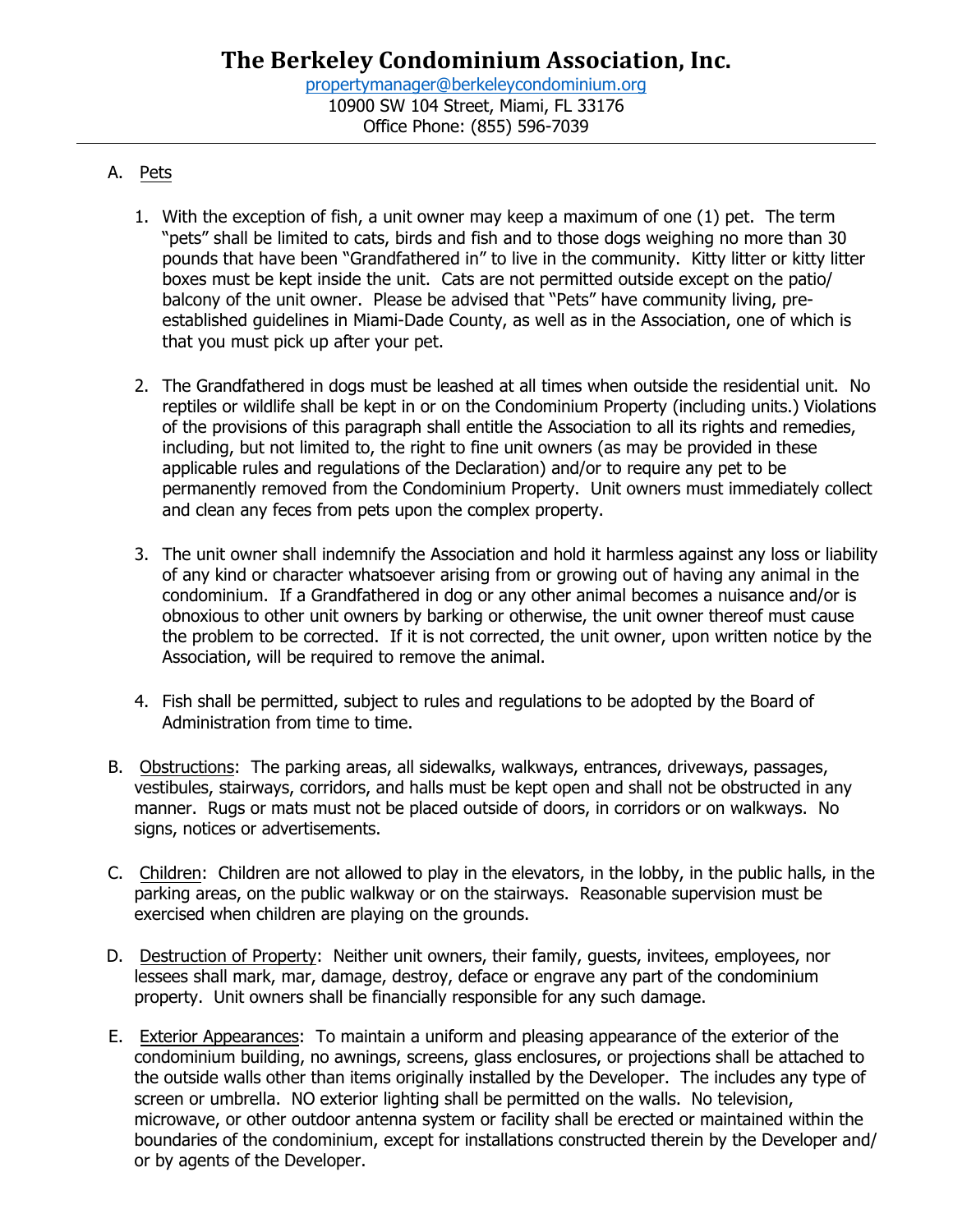- I. Signs: NO signs of any kind (other than a notice to be placed on the bulletin board after notification to the manager and/or by the Developer and/or by agents engaged by the Developer) may be installed on the premises.
- J. Cleanliness: Unit owners shall not allow anything to be thrown, or to fall from the units. No sweeping, or other substances, shall be permitted to escape to the exterior of the building from the doors of the units. All garbage and refuse from the condominium shall be deposited with care in garbage containers intended for such purposes at such times and in such manner for such purposes at such times and in such manner as the Association shall direct.
- K. Ingress and Egress: Garbage cans, laundry, dry cleaning, supplies or other articles shall not be placed in the corridors or on staircase landings. No unit owner or lessee shall allow entrance doors to remain open for any purpose other than immediate ingress and egress.
- L. Windows and Patio: Plants, pots, receptacles and other movable objects must not be kept, placed or maintained on ledges of windows. No objects shall be hung from window sills. No cloth, clothing, rugs or mops shall be hung open or shaken from a window. Unit owners shall not throw cigars, cigarettes or any other object from doors or windows. A unit owner may display one portable, removable, United States flag in a respectful way and on Armed Forces Day, Memorial Day, Flag Day, Independence Day and Veterans Day, may display in a respectful way portable, removable official flags, not larger than 4 ½ by 6 feet, that represent the United States, Army, Navy, Air Force, Marine Corps or Coast Guard.
- M. Door Locks: Unit owners must abide by right of entry into units in emergencies. In case of any emergency originating in, or threatening, any unit, regardless of whether the unit owner is present at the time of such emergencies, the Board of Administration of the Association, or any other person authorized by it, or the building manager, shall have the right to enter such unit for the purpose of remedying and abating the cause or such emergency, and such right of entry shall be immediate.
- N. Storage Areas: Nothing shall be placed in the storage areas which would create a fire hazard.
- O. Plumbing: Common water closets and other common plumbing shall not be used for any other purpose other than for those which they are constructed, and no sweepings, rubbish, rags, sanitary napkins, or other foreign substances shall be poured down drains. The cost of any damage resulting from misuse of the same shall be borne by the unit owner causing the damage.
- P. Responsibilities for Deliveries and Moving: Unit owners shall be liable for all damages to the building caused by receiving deliveries or moving or removing furniture or other articles to or from the building. The Association shall have the right to charge any unit owner, prior to any interior construction to a unit, or any delivery or removal of furnishings or bulk trash to or from the owner's unit, a refundable deposit, in an amount to be determined by the Board in its sole and absolute discretion, which deposit shall be held, and which may be used, by the Association for any damage caused to the Common Elements of the condominium or for payment or reimbursement of any bulk trash hauling or other associated expenses. The Association shall refund the deposit within (10) days after completion of construction of the interior of the unit or after delivery or removal of any furnishings and/or bulk trash. Moving and deliveries shall only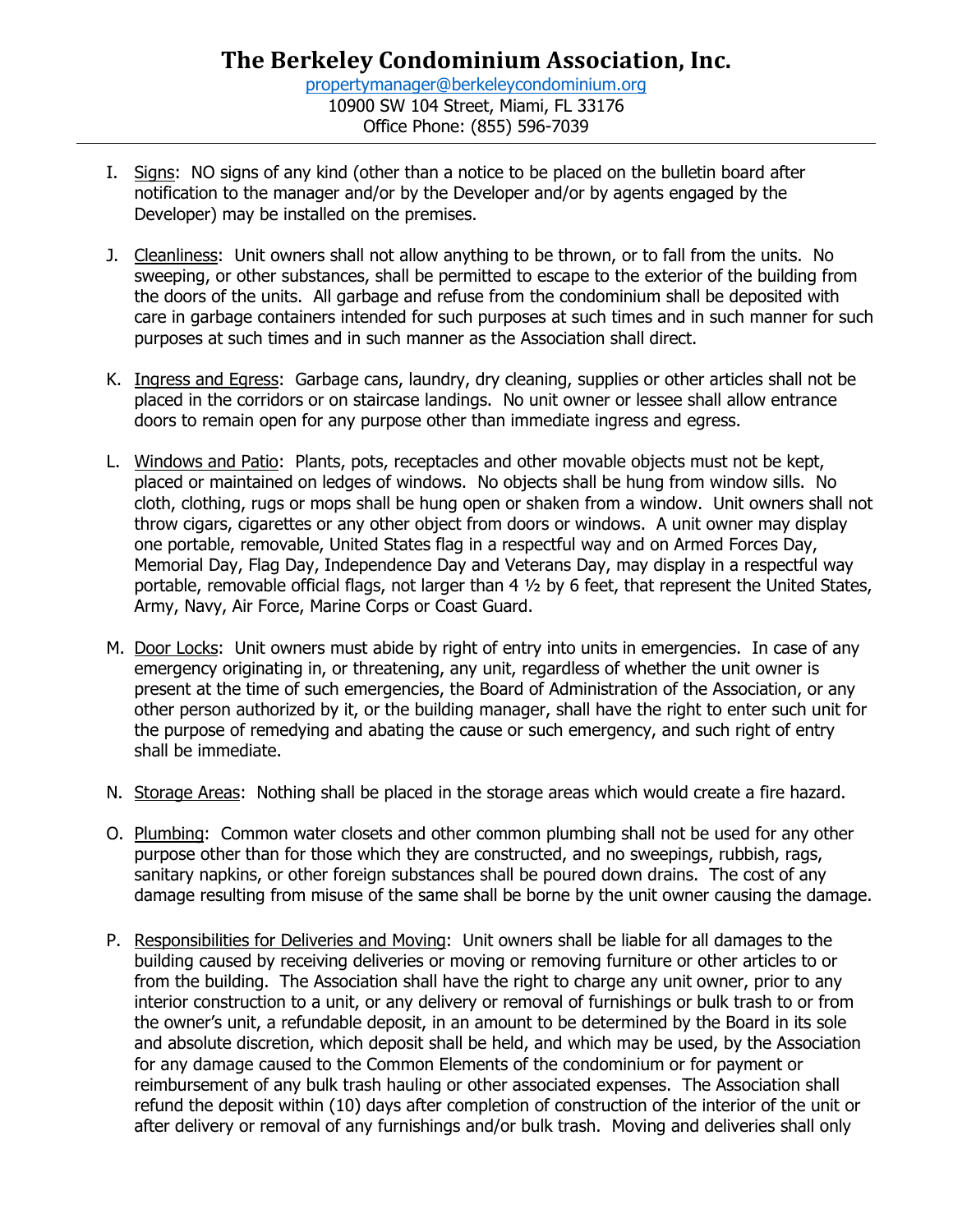be allowed between the hours of 8:00am and 5:00pm daily. Moving and deliveries shall not be permitted at all on Saturdays or Sundays. All moves must be scheduled by the building manager.

- Q. Trash: All refuse, waste, bottles, cans, garbage, etc., shall be securely wrapped in plastic garbage bags and placed in the appropriate collection containers.
- R. Roof: Unit owners (other than the Developer and/or entities designated by the Developer), their families, guests, invitees, employees and lessees, are not permitted on the roof for any purpose.
- S. Solicitation: There shall be no solicitation by any person anywhere upon the condominium property for any cause, charity, or any purpose whatsoever, unless specifically authorized by the Board of Administration.
- T. Hurricane Preparation: Each unit owner who plans to be absent from his or her unit during the hurricane season must prepare his or her unit prior to departure by:
	- 1. Removing all furniture and plants from his or her balcony.
	- 2. Designating a responsible firm or individual to care for his or her unit during their absence in the event that the unit should suffer hurricane damage. Each unit owner shall furnish the manager with the name of such firm or individual.
	- 3. Unit owners shall not install hurricane or storm shutters without the prior approval of the aboard of Administration. Hurricane or storm shutters shall only be closed during a hurricane or severe storm warning and must be open at all other times. The Board of Administration shall have the right to adopt additional rules and regulations regarding design, color, location and use thereof. The installation, as shall follow 718.113 (5), replacement and maintenance of such hurricane shutters in accordance with this paragraph shall not be deemed to be a material alteration of the Common Elements.
- U. Window Coverings: Door and Window coverings visible from the exterior of the unit other than those that have white, off-white or black-out type liners shall be subject to approval of the Board of Administration.
- V. Odors: No noxious or unusual odors shall be generated in such quantities that they permeate to other units and become annoyances or become obnoxious to another unit owner. Normal cooking odors normally and reasonably generated, shall not be deemed violations of this regulations.
- W. Cooking devices: No fires, cooking devices or other devices which emit smoke or dust shall be allowed in the backyard of any units.
- X. Weight Limitations: NO unit owner shall cause any weight on any portion of his or her unit which shall interfere with the structural integrity of the building.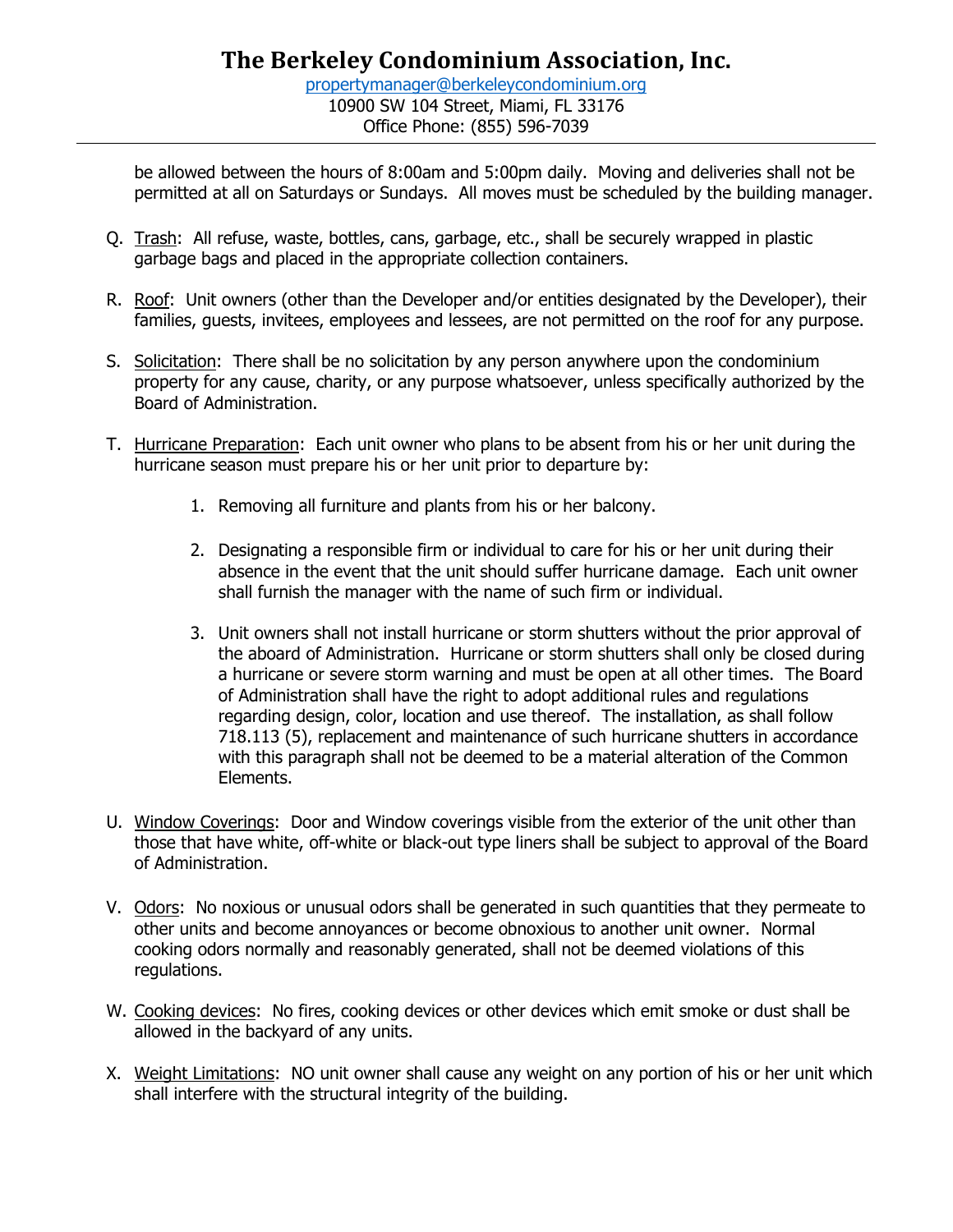# **Berkeley Rules and Regulations Acknowledgement**

Please click o[n Declaration of Condominium](https://cdn.website-editor.net/c2a5f7b7e9b74e68aaccc60f75418cb6/files/uploaded/Berkeley%20Declaration%20of%20Condominium%20%282%29%20%281%29.pdf) in order to review the full document and familiarize yourself with the rules and regulations of The Berkeley Condominium, Inc., some of which have been provided for you above.

By signing below, you acknowledge that you have read the rules and regulations for the Berkeley Condominium, Inc. including the [Declaration of Condominium](https://cdn.website-editor.net/c2a5f7b7e9b74e68aaccc60f75418cb6/files/uploaded/Berkeley%20Declaration%20of%20Condominium%20%282%29%20%281%29.pdf) document. I/We understand that by violating a rule, I/we will be required to pay \$100 a day for each rule broken up to \$1,000 until the violation is corrected.

| Applicant #1:    | Signature: | Date: |
|------------------|------------|-------|
| Applicant $#2$ : |            | Date: |
| Applicant $#3$ : | Signature: | Date: |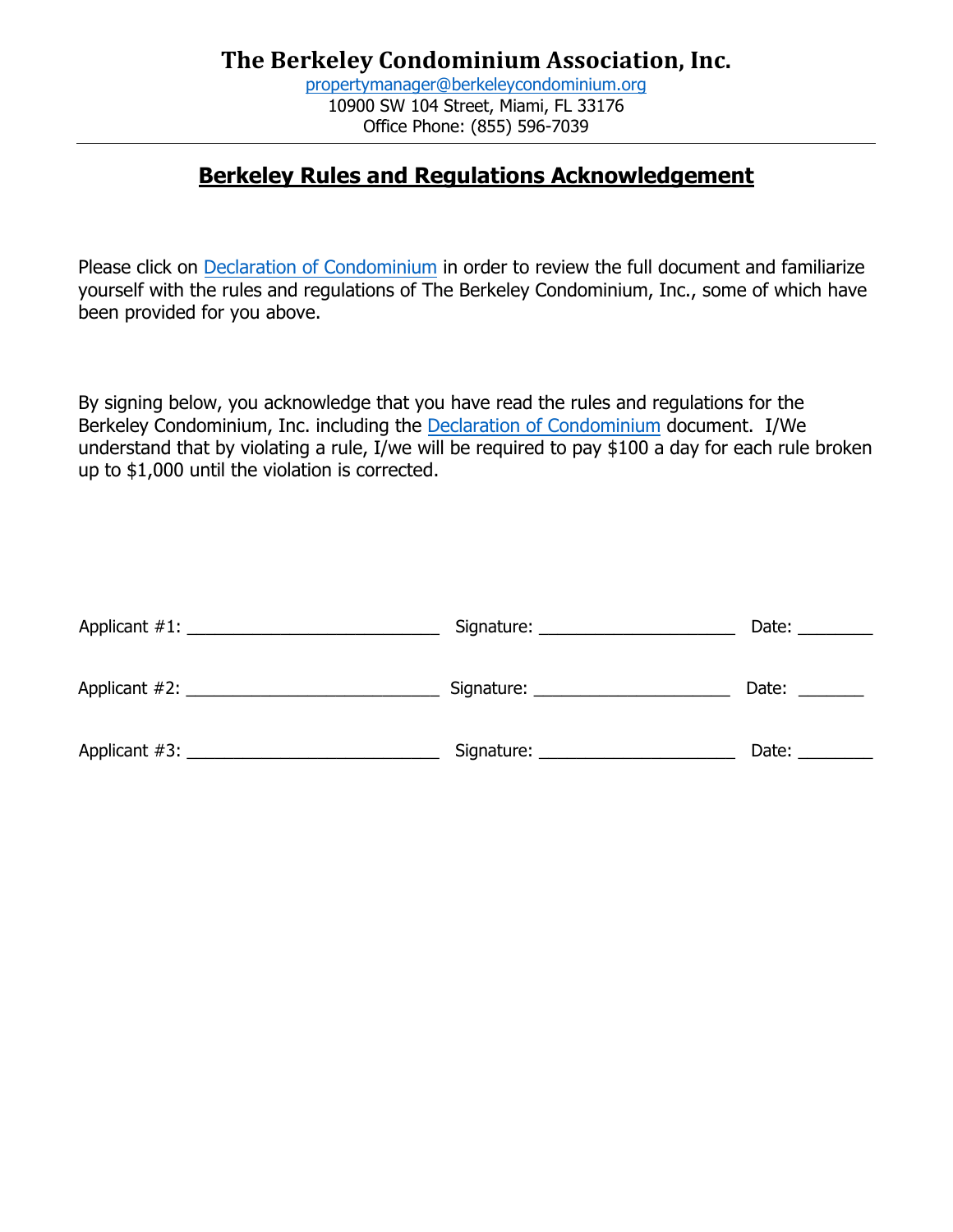# **Receipt and Notice Regarding Rental Security Deposit**

Pursuant to § 718.112(2)(i), Florida Statutes, the Berkeley Condominium Association, Inc. ("Berkeley") requires tenants to deposit \$250.00 to protect against damages to the common elements or association property. This form acknowledges Berkeley's receipt of your security deposit.

Please be advised that your deposit will be maintained in a separate non-interest-bearing checking account located at Chase Bank, 11720 SW 104 Street, Miami, Florida 33186, for the benefit of Berkeley's tenants and shall not be commingled with any other funds of Berkley.

**BERKELEY'S RULES AND REGULATIONS REQUIRE THE PAYMENT OF CERTAIN DEPOSITS. WHEN YOU MOVE OUT, YOU MUST GIVE BERKELEY YOUR NEW ADDRESS, SO THAT BERKELEY CAN SEND YOU NOTICES REGARDING YOUR SECURITY DEPOSIT. BERKELEY MUST MAIL YOU NOTICE, WITHIN 30 DAYS AFTER YOU MOVE OUT, OF BERKLEY'S INTENT TO IMPOSE A CLAIM AGAINST THE DEPOSIT. IF YOU DO NOT REPLY TO BERKLEY STATING YOUR OBJECTION TO THE CLAIM WITHIN 15 AFTER RECEIPT OF BERKLEY'S NOTICE, BERKLEY WILL COLLECT THE CLAIM AND MUST MAIL YOU THE REMAINING DEPOSIT, IF ANY.**

**IF BERKELEY FAILS TO TIMELY MAIL YOU NOTICE, BERKELEY MUST RETURN THE DEPOSIT BUT MAY LATER FILE A LAWSUIT AGAINST YOU FOR DAMAGES. IF YOU FAIL TO TIMELY OBJECT TO A CLAIM, BERKELEY MAY COLLECT FROM THE DEPOSIT, BUT YOU MAY LATER FILE A LAWSUIT CLAIMING A REFUND.**

**YOU SHOULD ATTEMPT TO INFORMALLY RESOLVE ANY DISPUTE BEFORE FILING A LAWSUIT. GENERALLY, THE PARTY IN WHOSE FAVOR A JUDGMENT** IS **RENDERED WILL BE AWARDED COSTS AND ATTORNEY'S FEES PAYABLE BY THE LOSING PARTY.**

#### **THIS DISCLOSURE IS BASIC. PLEASE REFER TO PART II OF CHAPTER 83**, **FLORIDA STATUTES, TO DETERMINE YOUR LEGAL RIGHTS AND OBLIGATIONS.**

Unit Address:

 $\_$  ,  $\_$  ,  $\_$  ,  $\_$  ,  $\_$  ,  $\_$  ,  $\_$  ,  $\_$  ,  $\_$  ,  $\_$  ,  $\_$  ,  $\_$  ,  $\_$  ,  $\_$  ,  $\_$  ,  $\_$  ,  $\_$  ,  $\_$  ,  $\_$  ,  $\_$  ,  $\_$  ,  $\_$  ,  $\_$  ,  $\_$  ,  $\_$  ,  $\_$  ,  $\_$  ,  $\_$  ,  $\_$  ,  $\_$  ,  $\_$  ,  $\_$  ,  $\_$  ,  $\_$  ,  $\_$  ,  $\_$  ,  $\_$  , Tenant / Lessee Signature Date

 $\mathcal{L}_\text{max}$  , and the set of the set of the set of the set of the set of the set of the set of the set of the set of the set of the set of the set of the set of the set of the set of the set of the set of the set of the

 $\mathcal{L}_\text{max}$  , and the set of the set of the set of the set of the set of the set of the set of the set of the set of the set of the set of the set of the set of the set of the set of the set of the set of the set of the

Tenant / Lessee Signature Date

Tenant / Lessee Signature data and the Date

 $\_$  ,  $\_$  ,  $\_$  ,  $\_$  ,  $\_$  ,  $\_$  ,  $\_$  ,  $\_$  ,  $\_$  ,  $\_$  ,  $\_$  ,  $\_$  ,  $\_$  ,  $\_$  ,  $\_$  ,  $\_$  ,  $\_$  ,  $\_$  ,  $\_$  ,  $\_$  ,  $\_$  ,  $\_$  ,  $\_$  ,  $\_$  ,  $\_$  ,  $\_$  ,  $\_$  ,  $\_$  ,  $\_$  ,  $\_$  ,  $\_$  ,  $\_$  ,  $\_$  ,  $\_$  ,  $\_$  ,  $\_$  ,  $\_$  ,

 $\_$  ,  $\_$  ,  $\_$  ,  $\_$  ,  $\_$  ,  $\_$  ,  $\_$  ,  $\_$  ,  $\_$  ,  $\_$  ,  $\_$  ,  $\_$  ,  $\_$  ,  $\_$  ,  $\_$  ,  $\_$  ,  $\_$  ,  $\_$  ,  $\_$  ,  $\_$  ,  $\_$  ,  $\_$  ,  $\_$  ,  $\_$  ,  $\_$  ,  $\_$  ,  $\_$  ,  $\_$  ,  $\_$  ,  $\_$  ,  $\_$  ,  $\_$  ,  $\_$  ,  $\_$  ,  $\_$  ,  $\_$  ,  $\_$  ,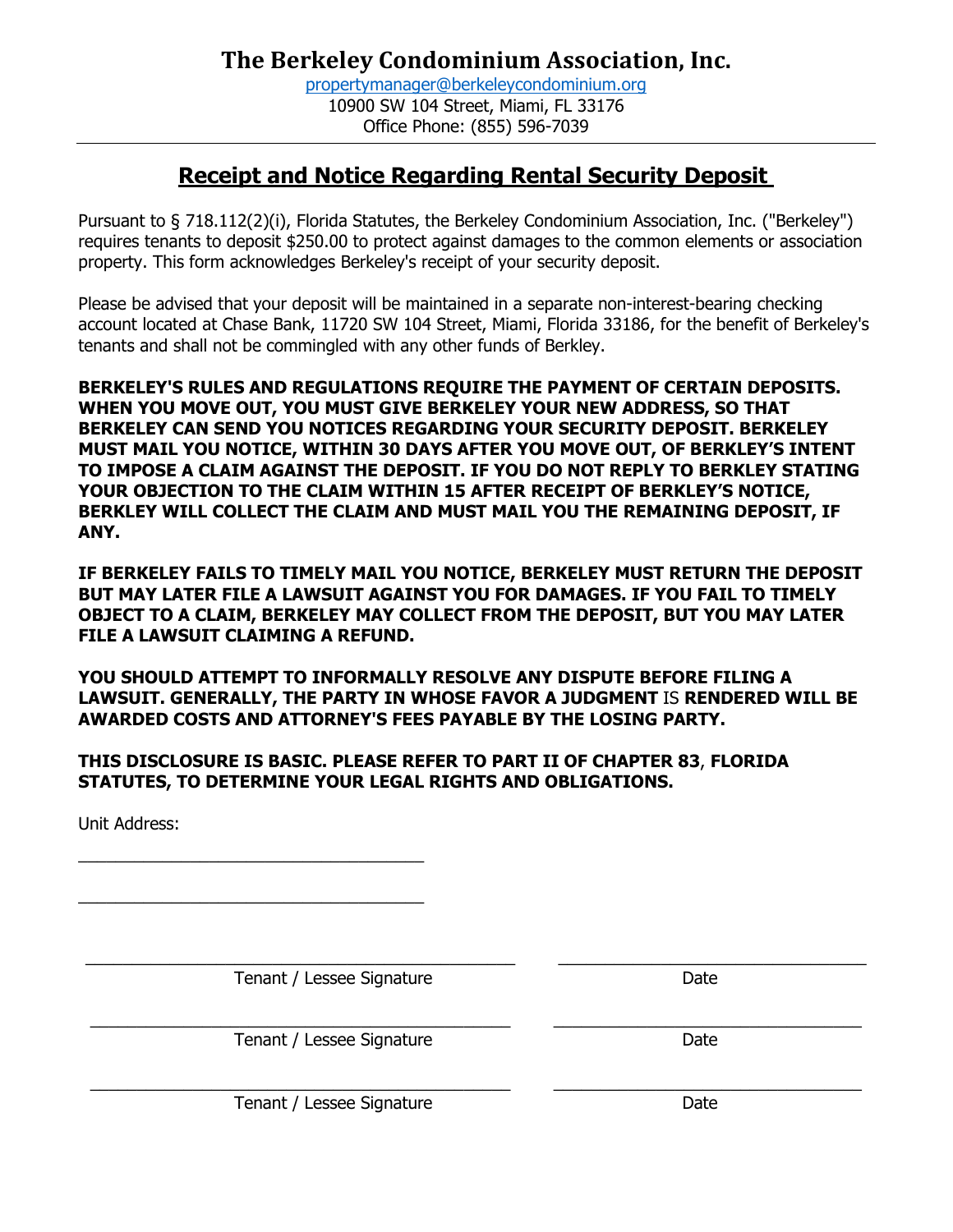[propertymanager@berkeleycondominium.org](mailto:propertymanager@berkeleycondominium.org) 10900 SW 104 Street, Miami, FL 33176 Office Phone: (855) 596-7039

# **OWNERS ONLY:**

# **Application to Purchase A Common Area Key**

| Unit Number: _______________________________               | Date: _______________________ |  |
|------------------------------------------------------------|-------------------------------|--|
|                                                            |                               |  |
|                                                            |                               |  |
|                                                            |                               |  |
| DO YOU APPROVE TO RECEIVE COMMUNICATION VIA E-MAIL? $\Box$ | YES<br>$\Box$ NO              |  |

**Note: Only owners can purchase a pool/common area key. Owners may loan or lease key to tenants. Replacement of key is \$25. Also note that Medeco keys cannot be duplicated by users.**

Money Order Number: \_\_\_\_\_\_\_\_\_\_\_\_\_\_\_\_\_\_\_\_\_\_\_\_\_\_\_\_

### **INSTRUCTIONS TO OWNERS TO PURCHASE COMMON AREA KEY**

- 1) Fee must be paid with MONEY ORDER, and made payable to: The Berkeley Condominium Association Inc.
- 2) Provide copy of owner's driver license.

### **UPON RECEIVING COMMON AREA KEY, SIGN BELOW:**

| Name: | SKINALLIF<br>. . | лате |
|-------|------------------|------|
|       |                  |      |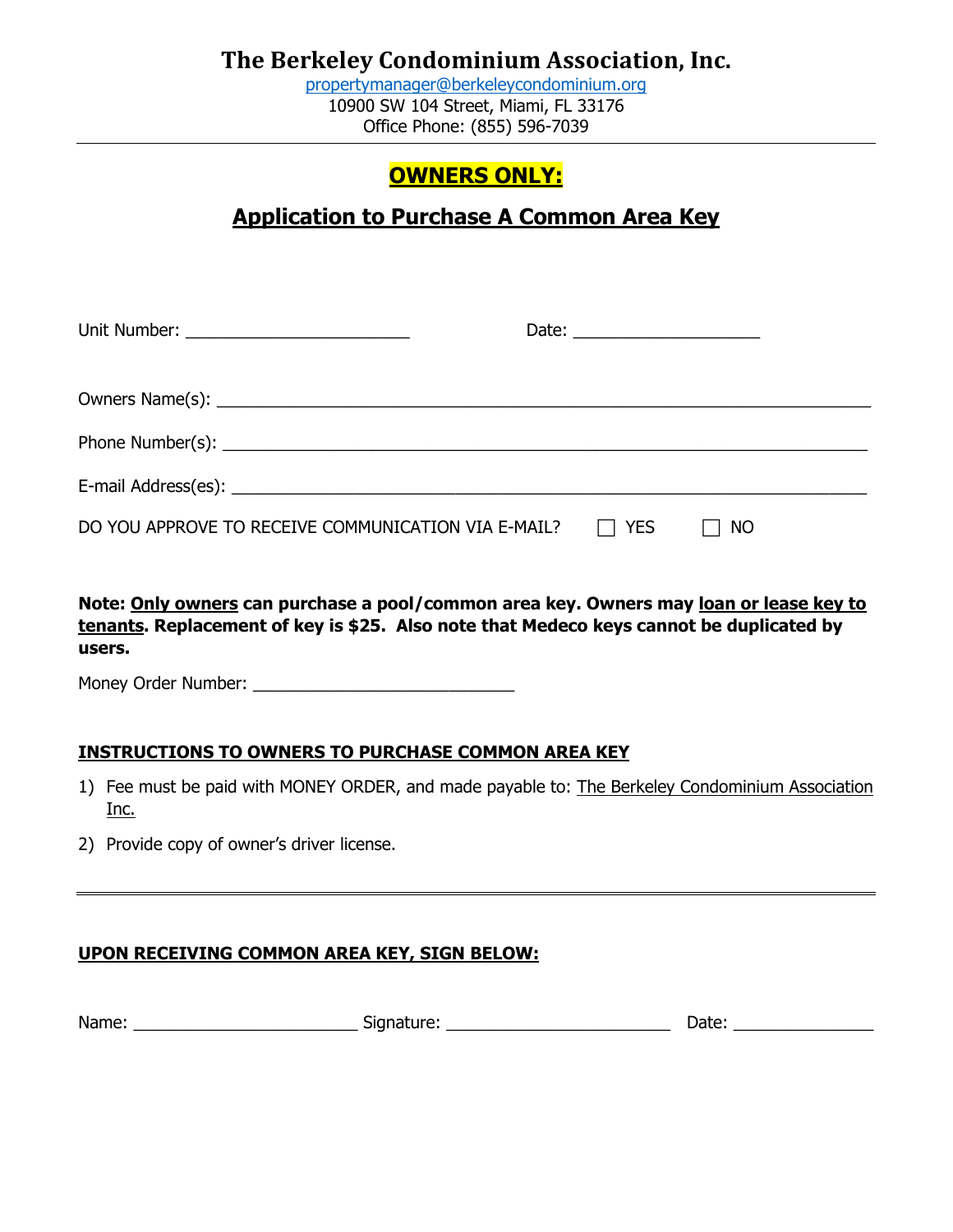[propertymanager@berkeleycondominium.org](mailto:propertymanager@berkeleycondominium.org) 10900 SW 104 Street, Miami, FL 33176 Office Phone: (855) 596-7039

# **OWNERS ONLY:**

# **Notice to Applicants**

To Applicants:

Please be advised that The Berkeley Condominium Association is currently reviewing ALL individual unit fences with a surveyor. The surveyor is verifying if fences were installed according to the Associations' Condominium Documents.

The surveyor's review and report will be presented to the Board of Directors to make a general decision on how to proceed with all fences that were not installed according to The Berkeley Condominium Association's Documents.

The Berkeley Board of Directors.

|               | Date: |
|---------------|-------|
| Applicant #2: | Date: |
|               | Date: |